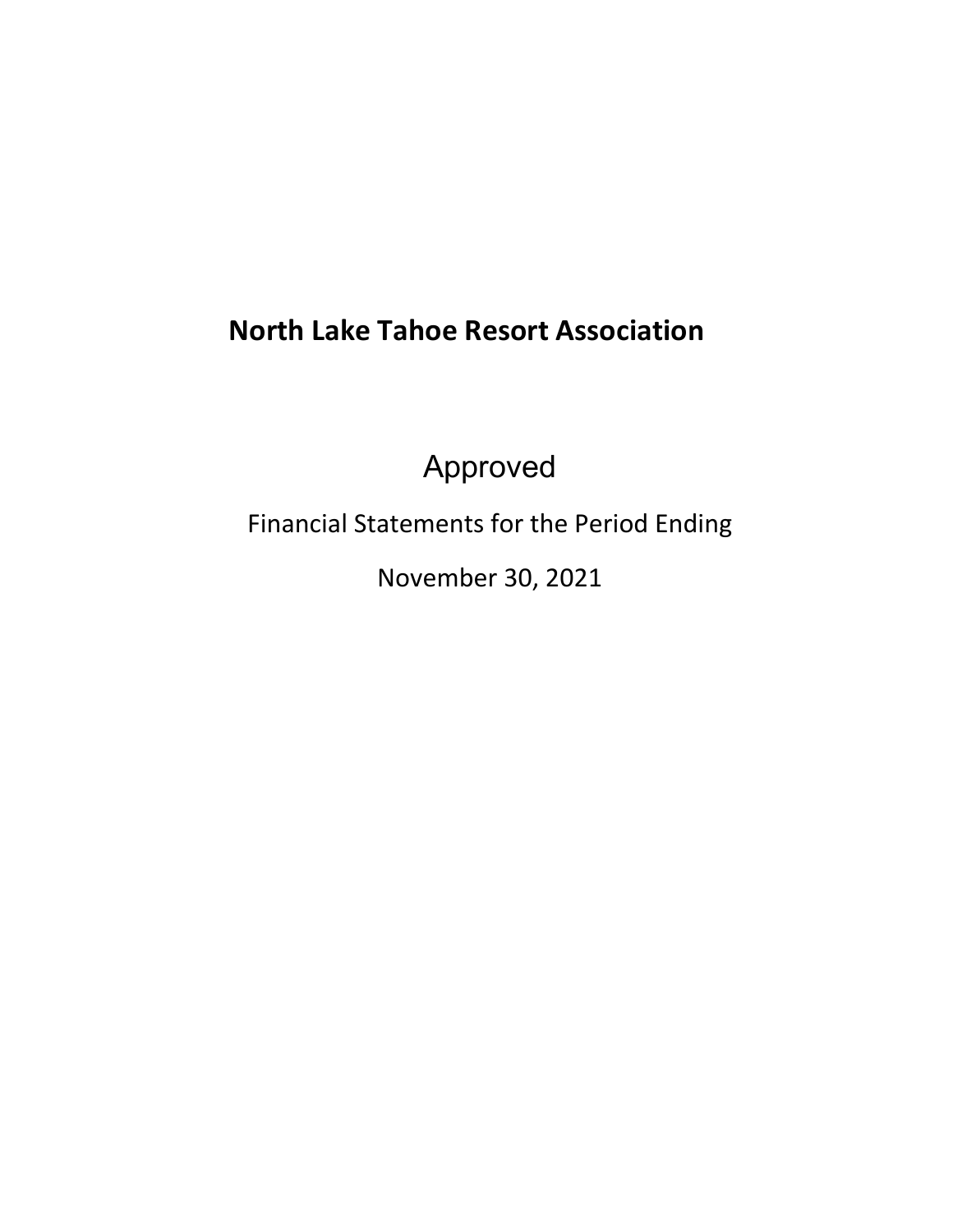#### **12:17 PM 12/16/21 Accrual Basis**

## **North Lake Tahoe Resort Association Balance Sheet As of November 30, 2021**

|                                            | Nov 30, 21 | Nov 30, 20 | \$ Change   |           | % Change Jun 30, 21 |
|--------------------------------------------|------------|------------|-------------|-----------|---------------------|
| ASSETS                                     |            |            |             |           |                     |
| <b>Current Assets</b>                      |            |            |             |           |                     |
| <b>Checking/Savings</b>                    |            |            |             |           |                     |
| 1001-00 · Petty Cash                       | 158        | 158        | 0           | 0%        | 158                 |
| 1002-00 · Cash - Operations BOTW #8328     | 2,477,350  | $\Omega$   | 2,477,350   | 100%      | 1,965,992           |
| 1003-00 · Cash - Operations BOTW #6712     | 0          | 1,016,464  | (1,016,464) | $(100\%)$ | (268, 644)          |
| 1007-00 · Cash - Payroll BOTW #7421        | 24,050     | 4,065      | 19,985      | 492%      | 38,521              |
| 1008-00 · Marketing Reserve - Plumas       | 50,369     | 50,333     | 36          | 0%        | 50,356              |
| 1009-00 · Cash Flow Reserve - Plumas       | 101,018    | 100,902    | 116         | 0%        | 100,976             |
| 1071-00 · Payroll Reserves BOTW #8163      | 29,582     | 29,582     | 0           | 0%        | 29,582              |
| 1080-00 · Special Events BOTW #1626        | 18,439     | 69,301     | (50, 862)   | (73%)     | 39,803              |
| 10950 · Cash in Drawer                     | 1,433      | 139        | 1,294       | 931%      | 139                 |
| <b>Total Checking/Savings</b>              | 2,702,399  | 1,270,944  | 1,431,455   | 113%      | 1,956,883           |
| <b>Accounts Receivable</b>                 |            |            |             |           |                     |
| 1200-00 · Quickbooks Accounts Receivable   | 0          | 2,500      | (2,500)     | $(100\%)$ | 1,000               |
| 1290-00 · A/R - TOT                        | 268,879    | 480,122    | (211, 243)  | (44%)     | 432,499             |
| <b>Total Accounts Receivable</b>           | 268,879    | 482,622    | (213, 743)  | (44%)     | 433,499             |
| <b>Other Current Assets</b>                |            |            |             |           |                     |
| $1200-99 \cdot AR$ Other                   | 6,203      | 1,420      | 4,783       | 337%      | 2,442               |
| 12000 · Undeposited Funds                  | 18         | 0          | 18          | 100%      |                     |
| 1201-00 · Member Accounts Receivable       |            |            |             |           |                     |
| 1201-01 · Member AR - Member Dues          | 28,662     | 85,760     | (57,098)    | (67%)     | 17,025              |
| 1201-03 · Member AR - Other                | 555        | 1,550      | (995)       | (64%)     | 985                 |
| Total 1201-00 · Member Accounts Receivable | 29,217     | 87,310     | (58,093)    | (67%)     | 18,010              |
| 1201-02 · Allowance for Doubtful Accounts  | (9,523)    | (24, 987)  | 15,464      | 62%       | (9,632)             |
| 12100 · Inventory Asset                    |            |            |             |           |                     |
| 25300 Gift Cards Outstanding               | 18         | 18         | 0           | 0%        | 18                  |
| 12100 · Inventory Asset - Other            | 29,701     | 25,396     | 4,305       | 17%       | 26,867              |
| Total 12100 · Inventory Asset              | 29,719     | 25,414     | 4,305       | 17%       | 26,885              |
| 1220-00 · AR TBID                          | 1,943,011  | 0          | 1,943,011   | 100%      |                     |
| 1299 · Receivable from NLTMC               | 2,038      | 1,790      | 248         | 14%       | 5,932               |
| 1490-00 · Security Deposits                | 1,150      | 1,150      | 0           | 0%        | 1,150               |
| <b>Total Other Current Assets</b>          | 2,001,833  | 92,097     | 1,909,736   | 2,074%    | 44,787              |
| <b>Total Current Assets</b>                | 4,973,111  | 1,845,663  | 3,127,448   |           | 169% 2,435,169      |
| <b>Fixed Assets</b>                        |            |            |             |           |                     |
| 1700-00 · Furniture & Fixtures             | 43,330     | 45,289     | (1,959)     | (4%)      | 43,330              |
| 1701-00 · Accum. Depr. - Furn & Fix        | (43, 330)  | (45, 289)  | 1,959       | 4%        | (43, 330)           |
| 1740-00 · Computer Equipment               | 11,013     | 7,674      | 3,339       | 44%       | 11,013              |
| 1741-00 · Accum. Depr. - Computer Equip    | (3,986)    | (2,041)    | (1,945)     | (95%)     | (3,222)             |
| 1750-00 · Computer Software                | 6,206      | 20,493     | (14, 287)   | (70%)     | 6,206               |
| 1751-00 · Accum. Amort. - Software         | (6, 206)   | (20, 493)  | 14,287      | 70%       | (6, 206)            |
| 1770-00 · Leasehold Improvements           | 24,284     | 24,284     | 0           | 0%        | 24,284              |
| 1771-00 · Accum. Amort - Leasehold Impr    | (24, 284)  | (24,284)   | 0           | 0%        | (24, 284)           |
| <b>Total Fixed Assets</b>                  | 7,027      | 5,633      | 1,394       | 25%       | 7,791               |
| <b>Other Assets</b>                        |            |            |             |           |                     |
| 1400-00 · Prepaid Expenses                 |            |            |             |           |                     |
| 1410-00 · Prepaid Insurance                | 6,434      | 14,723     | (8, 289)    | (56%)     | 2,689               |
|                                            |            |            |             |           |                     |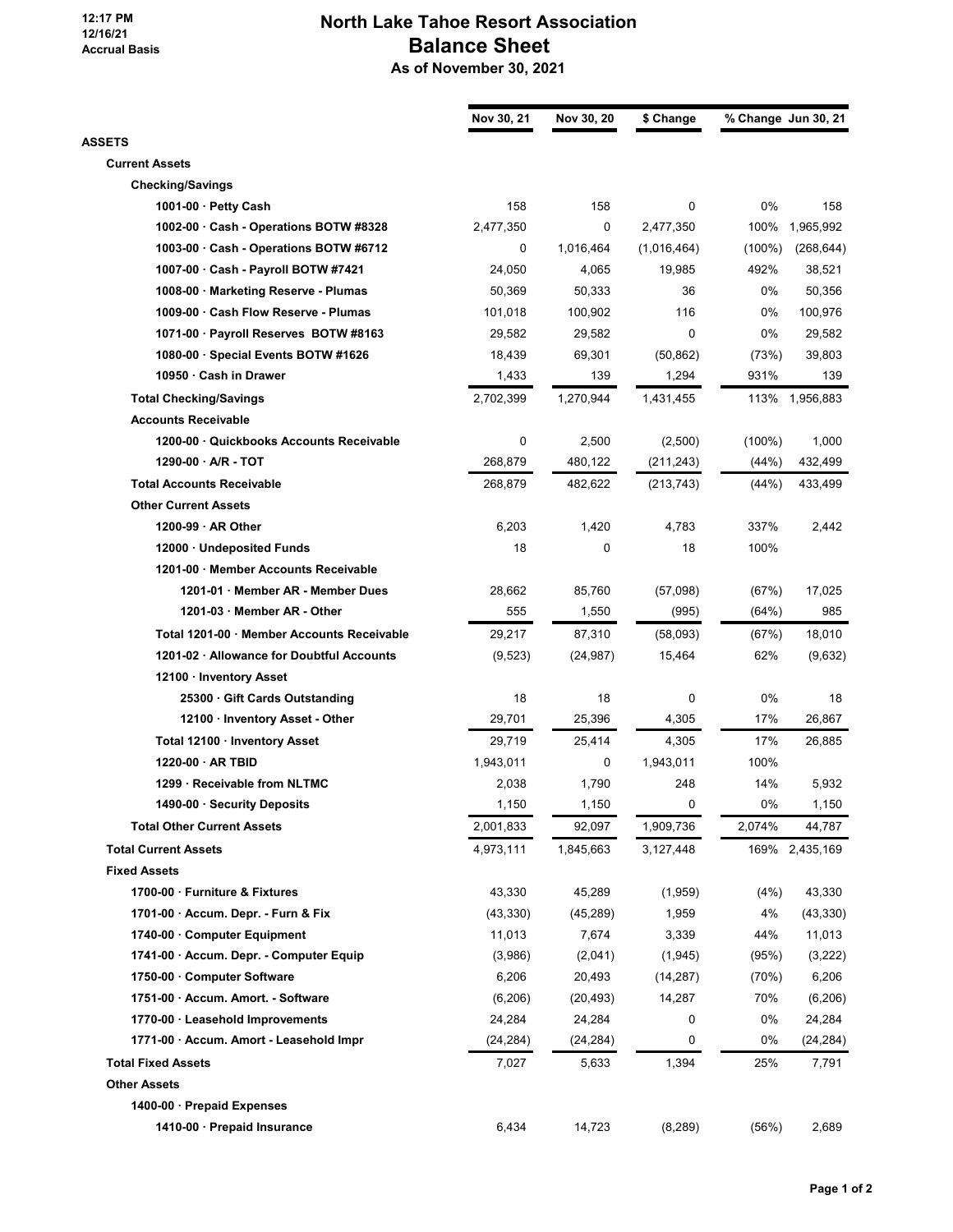#### **12:17 PM 12/16/21 Accrual Basis**

## **North Lake Tahoe Resort Association Balance Sheet As of November 30, 2021**

|                                               | Nov 30, 21 | Nov 30, 20 | \$ Change |           | % Change Jun 30, 21 |
|-----------------------------------------------|------------|------------|-----------|-----------|---------------------|
| 1430-00 · Prepaid 1st Class Postage           | 100        | 100        | 0         | 0%        | 100                 |
| 1400-00 · Prepaid Expenses - Other            | 9,201      | 11,429     | (2,228)   | (19%)     | 6,500               |
| Total 1400-00 · Prepaid Expenses              | 15,735     | 26,252     | (10, 517) | (40%)     | 9,289               |
| <b>Total Other Assets</b>                     | 15,735     | 26,252     | (10, 517) | (40%)     | 9,289               |
| <b>TOTAL ASSETS</b>                           | 4,995,873  | 1,877,548  | 3,118,325 | 166%      | 2,452,249           |
| <b>LIABILITIES &amp; EQUITY</b>               |            |            |           |           |                     |
| <b>Liabilities</b>                            |            |            |           |           |                     |
| <b>Current Liabilities</b>                    |            |            |           |           |                     |
| <b>Accounts Payable</b>                       |            |            |           |           |                     |
| 2000-00 · Accounts Payable                    | 71,225     | 32,204     | 39,021    | 121%      | 69,892              |
| <b>Total Accounts Payable</b>                 | 71,225     | 32,204     | 39,021    | 121%      | 69,892              |
| <b>Other Current Liabilities</b>              |            |            |           |           |                     |
| 2000-01 · Accounts Payable - Other            | 23,835     | 0          | 23,835    | 100%      | 22,140              |
| 21000 · Salaries/Wages/Payroll Liabilit       |            |            |           |           |                     |
| 2100-00 · Salaries / Wages Payable            | 13,122     | 23,603     | (10, 481) | (44%)     | 41,223              |
| 2101-00 · Incentive Payable                   | 15,329     | 53,328     | (37,999)  | (71%)     | 44,055              |
| 2102-00 Commissions Payable                   | 0          | 3,500      | (3,500)   | $(100\%)$ | 0                   |
| 2120-00 · Empl. Federal Tax Payable           | 5,806      | 10,478     | (4,672)   | (45%)     | 3,379               |
| 2175-00 · 401 (k) Plan                        | 3,569      | 5,342      | (1,773)   | (33%)     | 1,218               |
| 2180-00 · Estimated PTO Liability             | 45,948     | 54,845     | (8,897)   | (16%)     | 62,280              |
| Total 21000 · Salaries/Wages/Payroll Liabilit | 83,774     | 151,096    | (67, 322) | (45%)     | 152,155             |
| 2190-00 · Sales and Use Tax Payable           |            |            |           |           |                     |
| 2195-00 · Use Tax Payable                     | 0          | 551        | (551)     | $(100\%)$ |                     |
| 25500 · *Sales Tax Payable                    | 1,571      | 1,797      | (226)     | (13%)     | 1,418               |
| 2190-00 · Sales and Use Tax Payable - Other   | 0          | (496)      | 496       | 100%      | 2,877               |
| Total 2190-00 · Sales and Use Tax Payable     | 1,571      | 1,852      | (281)     | (15%)     | 4,295               |
| 2250-00 · Accrued Expenses                    |            |            |           |           | 200,350             |
| 2250-01 · Business Association Grant          | 3,333      | 0          | 3,333     | 100%      |                     |
| 2250-00 · Accrued Expenses - Other            | 22,500     | 20,507     | 1,993     | 10%       |                     |
| Total 2250-00 · Accrued Expenses              | 25,833     | 20,507     | 5,326     | 26%       |                     |
| 2400-60 · Deferred Revenue- Member Dues       | 23,287     | 33,024     | (9,737)   | (29%)     | 0                   |
| 2500-00 · Deferred Revenue - TMBC             | 1,290      | 1,290      | 0         | 0%        | 20,827              |
| 2700-00 · Deferred Rev. County                | 525,305    | 525,305    | 0         | 0%        | 1,290               |
| 2900-00 · Due To/From County of Placer        | 1,480,803  | 384,939    | 1,095,864 | 285%      | 1,480,803           |
| <b>Total Other Current Liabilities</b>        | 2,165,698  | 1,118,013  | 1,047,685 | 94%       | 1,881,860           |
| <b>Total Current Liabilities</b>              | 2,236,923  | 1,150,217  | 1,086,706 | 94%       | 1,951,752           |
| <b>Total Liabilities</b>                      | 2,236,923  | 1,150,217  | 1,086,706 | 94%       | 1,951,752           |
| <b>Equity</b>                                 |            |            |           |           |                     |
| 32000 · Unrestricted Net Assets               | 17,781     | (10, 145)  | 27,926    | 275%      | (10, 736)           |
| 3300-11 · Designated Marketing Reserve        | 331,856    | 324,590    | 7,266     | 2%        | 331,856             |
| 3301 · Cash Flow Reserve                      | 100,839    | 100,248    | 591       | 1%        | 100,839             |
| 3302 · Marketing Cash Reserve                 | 50,018     | 50,018     | 0         | 0%        | 50,018              |
| <b>Net Income</b>                             | 2,258,453  | 262,619    | 1,995,834 | 760%      | 28,518              |
| <b>Total Equity</b>                           | 2,758,947  | 727,330    | 2,031,617 | 279%      | 500,495             |
| <b>TOTAL LIABILITIES &amp; EQUITY</b>         | 4,995,870  | 1,877,547  | 3,118,323 | 166%      | 2,452,247           |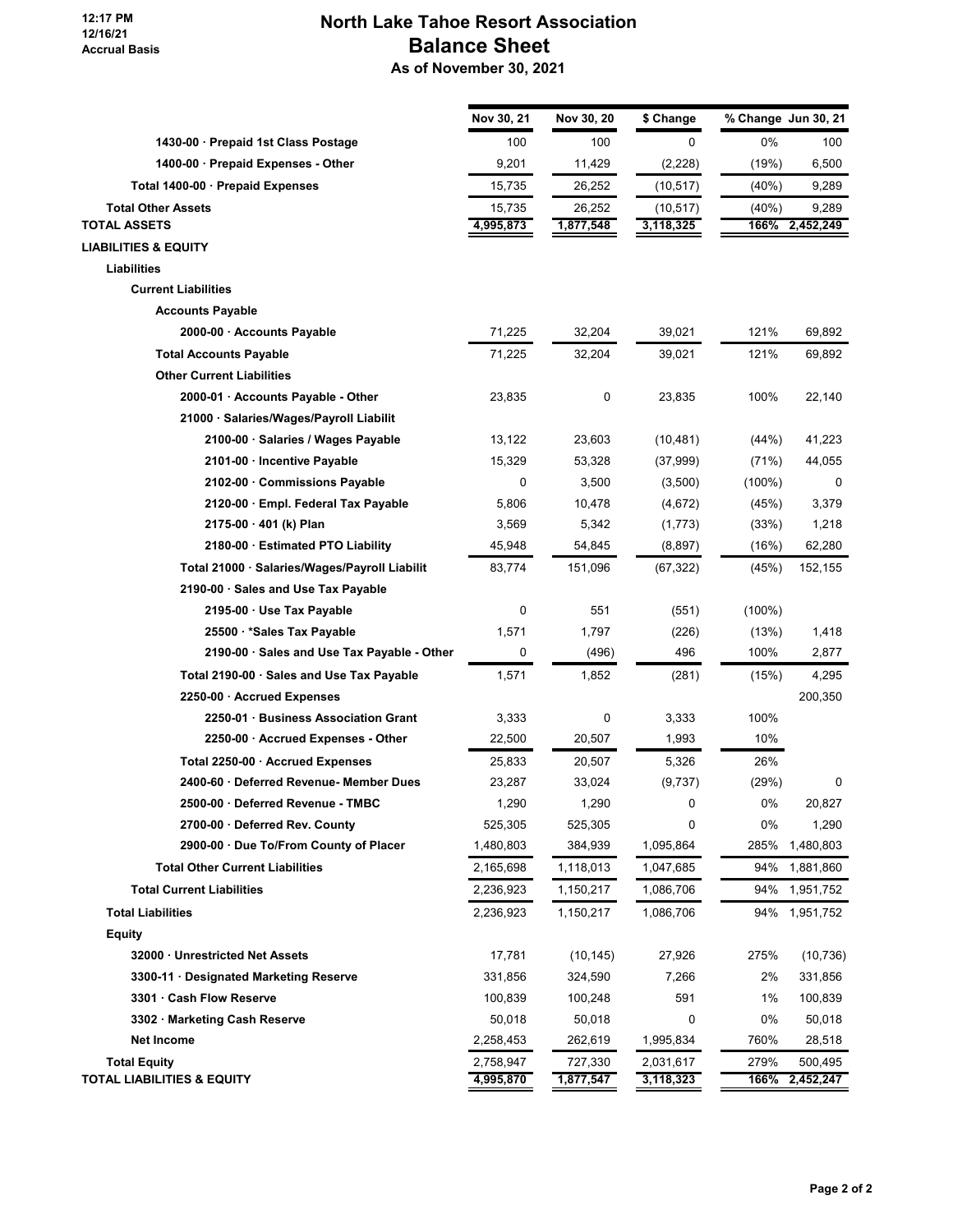### 11:51 AM **North Lake Tahoe Resort Association** 12/16/21 Profit & Loss Budget Performance

Accrual Basis **Accrual Basis** All Departments

|                                                                                                                                                                                                                                                                  | <b>Nov 21</b>                                   | <b>Budget</b>                                        | \$ Over Bu                                                       | Jul - Nov 21                                           | <b>YTD Budget</b>                                       | \$ Over Bu                                                              | Annual Bu                                                 |
|------------------------------------------------------------------------------------------------------------------------------------------------------------------------------------------------------------------------------------------------------------------|-------------------------------------------------|------------------------------------------------------|------------------------------------------------------------------|--------------------------------------------------------|---------------------------------------------------------|-------------------------------------------------------------------------|-----------------------------------------------------------|
| <b>Ordinary Income/Expense</b><br>Income                                                                                                                                                                                                                         |                                                 |                                                      |                                                                  |                                                        |                                                         |                                                                         |                                                           |
| 4050-00 County of Placer TOT Funding<br>4100-00 · TBID Assessment Revenue<br>4200-00 · Membership Dues Revenue                                                                                                                                                   | 268,879<br>469,712<br>6,547                     | 268,879<br>469,712<br>6,250                          | $\mathbf 0$<br>(0)<br>297                                        | 1,386,038<br>1,943,011<br>32,483                       | 1,527,288<br>1,530,775<br>31,250                        | (141, 250)<br>412,235<br>1,233                                          | 3.395,286<br>4,689,362<br>56,250                          |
| 4250-00 · Revenues-Membership Activities<br>4250-02 · Chamber Events<br>4250-03 · Summer/Winter Rec Luncheon                                                                                                                                                     | 0<br>0                                          | 1,500<br>0                                           | (1,500)<br>0                                                     | 0<br>0                                                 | 1,500<br>1,500                                          | (1,500)<br>(1,500)                                                      | 4,500<br>1,500                                            |
| 4251-00 · Tues AM Breakfast Club<br>4251-01 · Tues AM Breakfast Club Sponsors                                                                                                                                                                                    | 0                                               | 250                                                  | (250)                                                            | 0                                                      | 500                                                     | (500)                                                                   | 2,350                                                     |
| 4251-00 · Tues AM Breakfast Club - Other                                                                                                                                                                                                                         | 0                                               | 200                                                  | (200)                                                            | 0                                                      | 400                                                     | (400)                                                                   | 1,200                                                     |
| Total 4251-00 · Tues AM Breakfast Club                                                                                                                                                                                                                           | 0                                               | 450                                                  | (450)                                                            | $\Omega$                                               | 900                                                     | (900)                                                                   | 3,550                                                     |
| 4250-00 · Revenues-Membership Activities - Other                                                                                                                                                                                                                 | 150                                             | 0                                                    | 150                                                              | 1,570                                                  | 0                                                       | 1,570                                                                   | 0                                                         |
| Total 4250-00 · Revenues-Membership Activities                                                                                                                                                                                                                   | 150                                             | 1,950                                                | (1,800)                                                          | 1,570                                                  | 3,900                                                   | (2,330)                                                                 | 9,550                                                     |
| 4253-00 · Revenue- Other<br>46000 · Merchandise Sales<br>4502-00 · Non-Retail VIC income                                                                                                                                                                         | 0<br>204                                        | 0<br>0                                               | 0<br>204                                                         | 0<br>478                                               | $\mathbf 0$<br>0                                        | 0<br>478                                                                | 1,000<br>0                                                |
| 46000 · Merchandise Sales - Other                                                                                                                                                                                                                                | 8,954                                           | 6,000                                                | 2,954                                                            | 53,472                                                 | 41,500                                                  | 11,972                                                                  | 59,500                                                    |
| Total 46000 · Merchandise Sales                                                                                                                                                                                                                                  | 9,158                                           | 6,000                                                | 3,158                                                            | 53,950                                                 | 41,500                                                  | 12,450                                                                  | 59,500                                                    |
| <b>Total Income</b>                                                                                                                                                                                                                                              | 754,446                                         | 752,791                                              | 1,655                                                            | 3,417,052                                              | 3,134,714                                               | 282,338                                                                 | 8,210,947                                                 |
| <b>Gross Profit</b>                                                                                                                                                                                                                                              | 754,446                                         | 752,791                                              | 1,655                                                            | 3,417,052                                              | 3,134,714                                               | 282,338                                                                 | 8,210,947                                                 |
| <b>Expense</b><br>5000-00 · Salaries & Wages<br>5020-00 · P/R - Tax Expense<br>5030-00 · P/R - Health Insurance Expense<br>5040-00 · P/R - Workmans Comp<br>5060-00 $\cdot$ 401 (k)<br>5070-00 Other Benefits and Expenses<br>5000-00 · Salaries & Wages - Other | 2,909<br>11,420<br>40<br>1,344<br>106<br>41,008 | 10,695<br>13,890<br>1,131<br>3,834<br>646<br>108,002 | (7, 787)<br>(2, 469)<br>(1,091)<br>(2,490)<br>(540)<br>(66, 995) | 23,572<br>32,659<br>3,694<br>8,470<br>1,625<br>331,910 | 53,476<br>69,448<br>5,657<br>19,170<br>3,231<br>540,011 | (29, 904)<br>(36, 789)<br>(1,963)<br>(10, 701)<br>(1,606)<br>(208, 101) | 98,560<br>128.597<br>10,260<br>35,428<br>5,993<br>995,051 |
| Total 5000-00 · Salaries & Wages                                                                                                                                                                                                                                 | 56,827                                          | 138,199                                              | (81, 372)                                                        | 401,930                                                | 690,993                                                 | (289,063)                                                               | 1,273,889                                                 |
| $5100-00 \cdot$ Rent<br>5110-00 · Utilities<br>5140-00 · Repairs & Maintenance<br>5150-00 · Office - Cleaning<br>5100-00 · Rent - Other                                                                                                                          | 2,100<br>0<br>1,375<br>13,698                   | 1,113<br>1,104<br>929<br>14,391                      | 988<br>(1, 104)<br>446<br>(693)                                  | 6,123<br>180<br>3,925<br>68,523                        | 5,563<br>5,521<br>4,646<br>71,954                       | 561<br>(5, 341)<br>(721)<br>(3, 432)                                    | 10,088<br>9,983<br>8,483<br>130,642                       |
| Total 5100-00 · Rent                                                                                                                                                                                                                                             | 17,173                                          | 17,537                                               | (363)                                                            | 78,751                                                 | 87,683                                                  | (8,932)                                                                 | 159,197                                                   |
| 5310-00 · Telephone<br>5320-00 · Telephone                                                                                                                                                                                                                       | 2,942                                           | 2,973                                                | (32)                                                             | 13,010                                                 | 14,867                                                  | (1, 857)                                                                | 27,002                                                    |
| Total 5310-00 · Telephone                                                                                                                                                                                                                                        | 2,942                                           | 2,973                                                | (32)                                                             | 13,010                                                 | 14,867                                                  | (1, 857)                                                                | 27,002                                                    |
| 5420-00 · Mail - USPS<br>5470-00 · Mail - UPS<br>5480-00 · Mail - Fed Ex<br>5420-00 · Mail - USPS - Other                                                                                                                                                        | 0<br>0<br>23                                    | 4<br>4<br>127                                        | (4)<br>(4)<br>(103)                                              | 0<br>233<br>223                                        | 21<br>21<br>633                                         | (21)<br>213<br>(410)                                                    | 50<br>50<br>1,140                                         |
| Total 5420-00 · Mail - USPS                                                                                                                                                                                                                                      | 23                                              | 135                                                  | (112)                                                            | 457                                                    | 675                                                     | (218)                                                                   | 1,240                                                     |
| 5510-00 · Insurance/Bonding                                                                                                                                                                                                                                      | 3,162                                           | 1,250                                                | 1,912                                                            | 6,678                                                  | 6,250                                                   | 428                                                                     | 11,250                                                    |
| $5520-00 \cdot$ Supplies<br>5525-00 · Supplies- Computer<br>5520-00 · Supplies - Other                                                                                                                                                                           | 0<br>1,239                                      | 492<br>1,779                                         | (492)<br>(540)                                                   | 135<br>5,310                                           | 7,458<br>13,896                                         | (7, 324)<br>(8,586)                                                     | 9,425<br>22,263                                           |
| Total 5520-00 $\cdot$ Supplies                                                                                                                                                                                                                                   | 1,239                                           | 2,271                                                | (1,032)                                                          | 5,445                                                  | 21,354                                                  | (15,909)                                                                | 31,688                                                    |
| 5610-00 · Depreciation<br>5700-00 · Equipment Support & Maintenance<br>5710-00 · Taxes, Licenses & Fees<br>5740-00 · Equipment Rental/Leasing<br>5800-00 · Training Seminars<br>5850-00 · Artist of Month - Commissions<br>5900-00 · Professional Fees           | 153<br>238<br>1,481<br>2,977<br>649<br>153      | 153<br>2,933<br>1,308<br>435<br>500<br>167           | 0<br>(2,695)<br>173<br>2,542<br>149<br>(14)                      | 764<br>1,004<br>7,473<br>6,909<br>649<br>980           | 764<br>14,667<br>6,542<br>2,177<br>2,500<br>833         | 0<br>(13, 663)<br>931<br>4,732<br>(1,851)<br>147                        | 1,375<br>26,400<br>11,832<br>4,116<br>4,500<br>1,500      |
| 5910-00 · Professional Fees - Attorneys<br>5920-00 · Professional Fees - Accountant<br>5921-00 · Professional Fees - Other                                                                                                                                       | 0<br>0<br>8,520                                 | 750<br>2,000<br>1,792                                | (750)<br>(2,000)<br>6,728                                        | 6,125<br>19,345<br>40,637                              | 8,750<br>26,000<br>8,958                                | (2,625)<br>(6,655)<br>31,679                                            | 11,750<br>26,000<br>18,625                                |
| Total 5900-00 · Professional Fees                                                                                                                                                                                                                                | 8,520                                           | 4,542                                                | 3,978                                                            | 66,107                                                 | 43,708                                                  | 22,399                                                                  | 56,375                                                    |
| 5941-00 · Research & Planning<br>$6020-00 \cdot$ Programs                                                                                                                                                                                                        | 0                                               | 1,250                                                | (1,250)                                                          | 0                                                      | 6,250                                                   | (6, 250)                                                                | 11,250                                                    |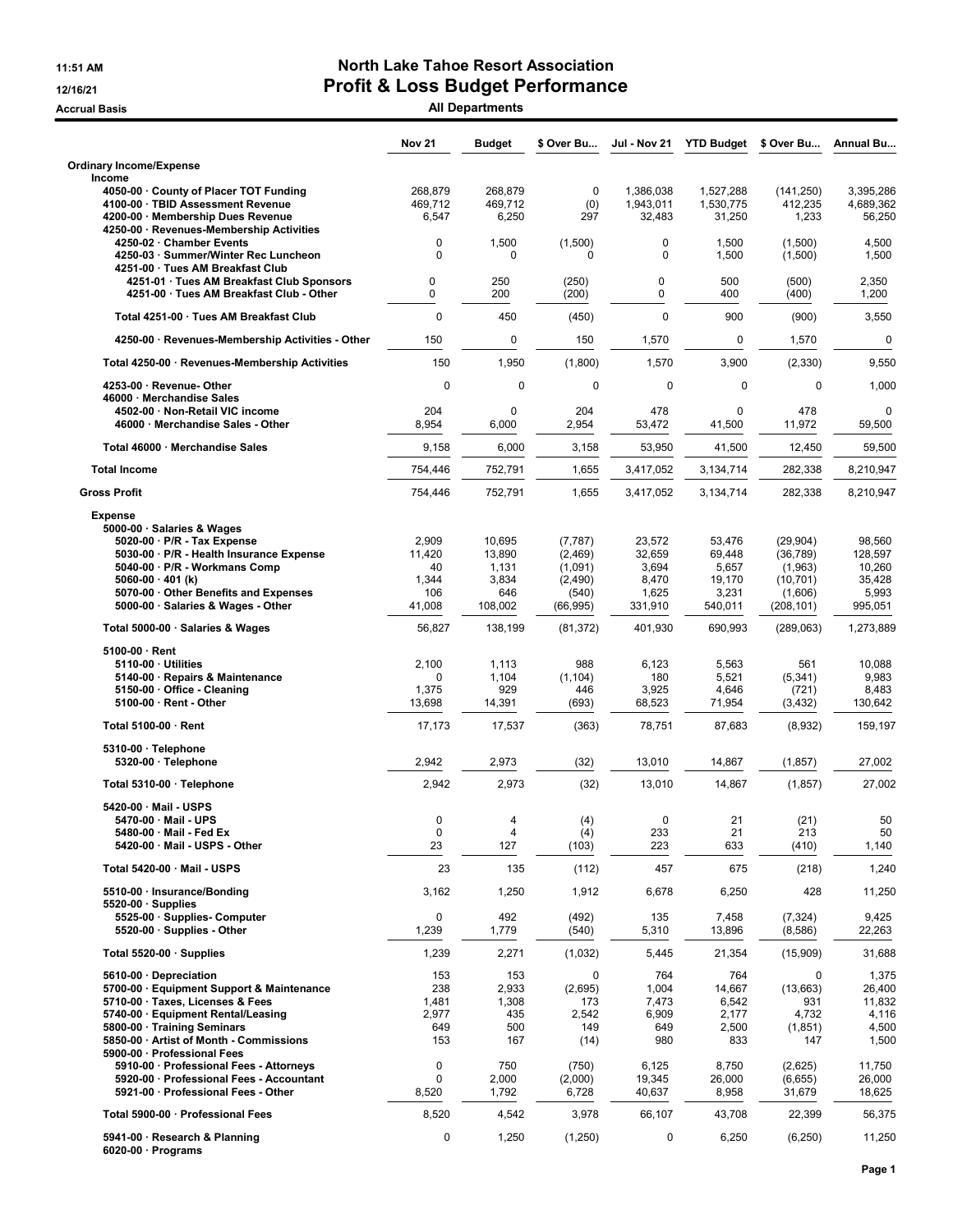#### 11:51 AM **North Lake Tahoe Resort Association** 12/16/21 Profit & Loss Budget Performance Accrual Basis **Accrual Basis** All Departments

|                                                                                                                                                                                                                                                                                            | <b>Nov 21</b>                                                                   | <b>Budget</b>                                                 | \$ Over Bu                                                                           | <b>Jul - Nov 21</b>                                                  | <b>YTD Budget</b>                                                        | \$ Over Bu                                                                                | <b>Annual Bu</b>                                                            |
|--------------------------------------------------------------------------------------------------------------------------------------------------------------------------------------------------------------------------------------------------------------------------------------------|---------------------------------------------------------------------------------|---------------------------------------------------------------|--------------------------------------------------------------------------------------|----------------------------------------------------------------------|--------------------------------------------------------------------------|-------------------------------------------------------------------------------------------|-----------------------------------------------------------------------------|
| 6016-00 · Special Event Partnership<br>6018-00 · Business Assoc. Grants                                                                                                                                                                                                                    | 220<br>0                                                                        | 0<br>20,000                                                   | 220<br>(20,000)                                                                      | 220<br>10,000                                                        | $\mathbf 0$<br>20,000                                                    | 220<br>(10,000)                                                                           | 50,000<br>20,000                                                            |
| Total 6020-00 · Programs                                                                                                                                                                                                                                                                   | 220                                                                             | 20,000                                                        | (19,780)                                                                             | 10,220                                                               | 20,000                                                                   | (9,780)                                                                                   | 70,000                                                                      |
| $6420-00 \cdot$ Events<br>6420-01 · Sponsorships<br>6421-01 · 4th of July Fireworks<br>6421-04 · Broken Arrow Skyrace<br>$6421-06 \cdot$ Spartan<br>6421-07 · Tahoe Lacrosse Tournament<br>6421-10 · WinterWonderGrass - Tahoe<br>$6421-17 \cdot$ Enduro<br>6421-18 · Sponsorships - Other | $\mathbf 0$<br>$\mathbf 0$<br>$\Omega$<br>$\mathbf 0$<br>$\Omega$<br>0<br>0     | 0<br>0<br>175,000<br>0<br>0<br>0<br>0                         | 0<br>0<br>(175,000)<br>0<br>0<br>0<br>0                                              | $\mathbf 0$<br>5,000<br>0<br>0<br>0<br>0<br>$\mathbf 0$              | $\mathbf 0$<br>400<br>179,400<br>8,000<br>25,000<br>0<br>15,400          | $\mathbf 0$<br>4,600<br>(179, 400)<br>(8,000)<br>(25,000)<br>0<br>(15, 400)               | 30,000<br>25,400<br>179,400<br>8,000<br>25,400<br>80,000<br>62,800          |
| Total 6420-01 · Sponsorships                                                                                                                                                                                                                                                               | $\mathbf 0$                                                                     | 175,000                                                       | (175,000)                                                                            | 5,000                                                                | 228,200                                                                  | (223, 200)                                                                                | 411.000                                                                     |
| 6421-00 · New Event Development<br>6424-00 · Event Operation Expenses                                                                                                                                                                                                                      | 0<br>63                                                                         | 0<br>$\mathbf 0$                                              | 0<br>63                                                                              | $\mathbf 0$<br>289                                                   | 68,050<br>0                                                              | (68,050)<br>289                                                                           | 102,075<br>1,500                                                            |
| Total 6420-00 · Events                                                                                                                                                                                                                                                                     | 63                                                                              | 175,000                                                       | (174, 937)                                                                           | 5,289                                                                | 296,250                                                                  | (290, 961)                                                                                | 514,575                                                                     |
| 6423-00 · Membership Activities<br>6436-00 · Membership - Wnt/Sum Rec Lunch<br>6437-00 · Tuesday Morning Breakfast Club<br>6442-00 · Public Relations/Website/Digita<br>$6444-00$ Trades<br>6423-00 · Membership Activities - Other                                                        | 0<br>$\mathbf 0$<br>2,157<br>$\mathbf 0$<br>0                                   | $\mathbf 0$<br>188<br>500<br>0<br>417                         | 0<br>(188)<br>1,657<br>0<br>(417)                                                    | 0<br>(500)<br>3,995<br>295<br>403                                    | 500<br>375<br>2,500<br>0<br>2,083                                        | (500)<br>(875)<br>1,495<br>295<br>(1,680)                                                 | 500<br>1,763<br>4,500<br>0<br>3,750                                         |
| Total 6423-00 · Membership Activities                                                                                                                                                                                                                                                      | 2,157                                                                           | 1,104                                                         | 1,053                                                                                | 4,193                                                                | 5,458                                                                    | (1,265)                                                                                   | 10,513                                                                      |
| 6730-00 · Marketing Cooperative/Media<br>6740-00 · Media/Collateral/Production<br>6742-00 · Non-NLT Co-Op Marketing Program                                                                                                                                                                | 65,226<br>0<br>11,215                                                           | 65,226<br>1,667<br>6,000                                      | $\mathbf 0$<br>(1,667)<br>5,215                                                      | 356,435<br>0<br>26,951                                               | 356,435<br>8,333<br>30,000                                               | $\mathbf 0$<br>(8, 333)<br>(3,049)                                                        | 871,278<br>15,000<br>54,000                                                 |
| 6743-00 · BACC Marketing Programs<br>6743-01 Year Round Shopping Campaign<br>6743-03 · Winter Lakeside Campaign                                                                                                                                                                            | 2,500<br>2,500                                                                  | 2,000<br>3,600                                                | 500<br>(1, 100)                                                                      | 2,500<br>2,500                                                       | 6,000<br>7,200                                                           | (3,500)<br>(4,700)                                                                        | 14,000<br>20,000                                                            |
| Total 6743-00 · BACC Marketing Programs                                                                                                                                                                                                                                                    | 5,000                                                                           | 5,600                                                         | (600)                                                                                | 5,000                                                                | 13,200                                                                   | (8, 200)                                                                                  | 34,000                                                                      |
| 6750-00 · Business Association Grant<br>6750-01 · Business Assn Grant - NTBA<br>6750-02 · Business Assn Grant - TCDA                                                                                                                                                                       | 8,333<br>8,333                                                                  | 8,333<br>8,333                                                | 0<br>0                                                                               | 41,667<br>41,667                                                     | 41,667<br>41,667                                                         | (0)<br>(0)                                                                                | 100,000<br>100,000                                                          |
| Total 6750-00 · Business Association Grant                                                                                                                                                                                                                                                 | 16,667                                                                          | 16,667                                                        | $\mathbf 0$                                                                          | 83,333                                                               | 83,333                                                                   | (0)                                                                                       | 200,000                                                                     |
| 7500-00 · Trade Shows/Travel<br>8100-00 · Cost of Goods Sold<br>51100 · Freight and Shipping Costs                                                                                                                                                                                         | $\mathbf 0$<br>130                                                              | 1,667<br>125                                                  | (1,667)<br>5                                                                         | 0<br>978                                                             | 8,333<br>625                                                             | (8, 333)<br>353                                                                           | 15,000<br>1,125                                                             |
| 59900 · POS Inventory Adjustments<br>8100-01 · CGS - Other<br>8100-00 · Cost of Goods Sold - Other                                                                                                                                                                                         | (3)<br>0<br>4,574                                                               | 0<br>$\Omega$<br>3,000                                        | (3)<br>0<br>1,574                                                                    | 110<br>10<br>27,146                                                  | 0<br>0<br>20,750                                                         | 110<br>10<br>6,396                                                                        | 0<br>$\Omega$<br>29,750                                                     |
| Total 8100-00 · Cost of Goods Sold                                                                                                                                                                                                                                                         | 4,701                                                                           | 3,125                                                         | 1,576                                                                                | 28,243                                                               | 21,375                                                                   | 6,868                                                                                     | 30,875                                                                      |
| 8200-00 · Associate Relations<br>8300-00 · Board Functions<br>8500-00 · Credit Card Fees<br>8600-00 · Additional Opportunites<br>8700-00 · Automobile Expenses<br>8750-00 · Meals/Meetings<br>8810-00 · Dues & Subscriptions<br>8910-00 · Travel<br>8920-00 · Bad Debt                     | $\mathbf 0$<br>570<br>257<br>650<br>0<br>$\mathbf 0$<br>737<br>0<br>$\mathbf 0$ | 195<br>583<br>332<br>5,833<br>542<br>642<br>1,275<br>417<br>0 | (195)<br>(13)<br>(75)<br>(5, 183)<br>(542)<br>(642)<br>(538)<br>(417)<br>$\mathbf 0$ | 454<br>32,113<br>1,576<br>8,275<br>379<br>111<br>4,999<br>303<br>624 | 975<br>2,917<br>2,201<br>29,167<br>2,708<br>3,208<br>6,375<br>2,083<br>0 | (521)<br>29,197<br>(624)<br>(20, 892)<br>(2, 330)<br>(3,098)<br>(1,376)<br>(1,780)<br>624 | 1,770<br>5,250<br>3,247<br>55,000<br>5,025<br>6,088<br>11,500<br>3,750<br>0 |
| <b>Total Expense</b>                                                                                                                                                                                                                                                                       | 203,001                                                                         | 479,526                                                       | (276, 526)                                                                           | 1,158,654                                                            | 1,791,615                                                                | (632, 961)                                                                                | 3,528,482                                                                   |
| <b>Net Ordinary Income</b>                                                                                                                                                                                                                                                                 | 551,445                                                                         | 273,265                                                       | 278,181                                                                              | 2,258,398                                                            | 1,343,099                                                                | 915,300                                                                                   | 4,682,465                                                                   |
| <b>Other Income/Expense</b><br>Other Income                                                                                                                                                                                                                                                |                                                                                 |                                                               |                                                                                      |                                                                      |                                                                          |                                                                                           |                                                                             |
| 4700-00 · Revenues- Interest & Investment                                                                                                                                                                                                                                                  | 11                                                                              | 0                                                             | 11                                                                                   | 55                                                                   | 0                                                                        | 55                                                                                        | 0                                                                           |
| <b>Total Other Income</b>                                                                                                                                                                                                                                                                  | 11                                                                              | 0                                                             | 11                                                                                   | 55                                                                   | $\mathbf 0$                                                              | 55                                                                                        | 0                                                                           |
| <b>Other Expense</b><br>8990-00 · Allocated                                                                                                                                                                                                                                                | 0                                                                               | 0                                                             | (0)                                                                                  | 0                                                                    | 0                                                                        | (0)                                                                                       | 9,744                                                                       |
| <b>Total Other Expense</b>                                                                                                                                                                                                                                                                 | $\mathbf 0$                                                                     | $\mathbf 0$                                                   | (0)                                                                                  | 0                                                                    | $\mathbf 0$                                                              | (0)                                                                                       | 9,744                                                                       |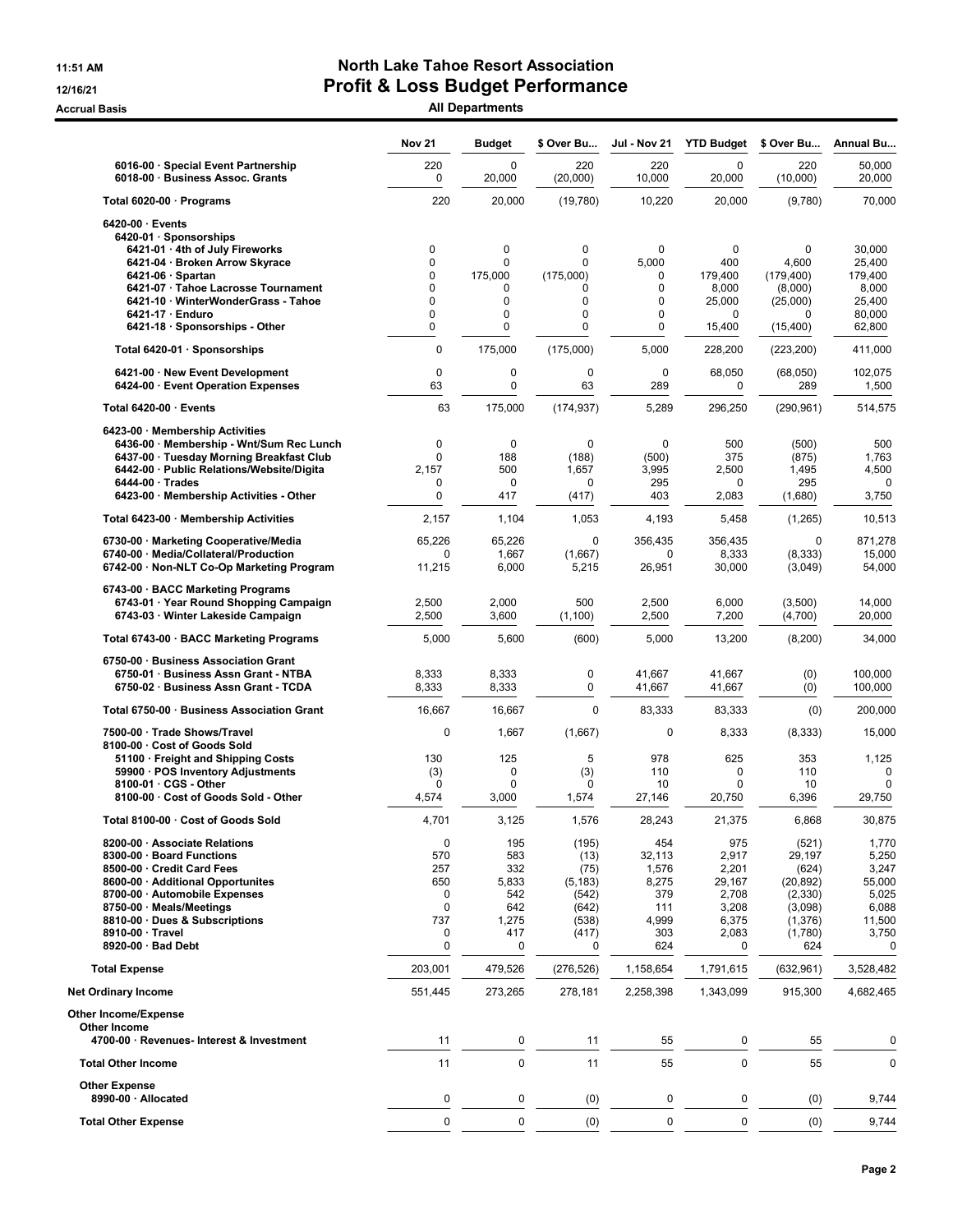| <b>North Lake Tahoe Resort Association</b><br>11:51 AM<br><b>Profit &amp; Loss Budget Performance</b><br>12/16/21<br><b>All Departments</b><br><b>Accrual Basis</b> |                                                                                                |         |         |           |           |         |           |  |
|---------------------------------------------------------------------------------------------------------------------------------------------------------------------|------------------------------------------------------------------------------------------------|---------|---------|-----------|-----------|---------|-----------|--|
|                                                                                                                                                                     | <b>Nov 21</b><br>Jul - Nov 21 YTD Budget \$Over Bu<br>\$ Over Bu<br>Annual Bu<br><b>Budget</b> |         |         |           |           |         |           |  |
| <b>Net Other Income</b>                                                                                                                                             | 11                                                                                             | (0)     | 11      | 55        | (0)       | 55      | (9,744)   |  |
| Net Income                                                                                                                                                          | 551.456                                                                                        | 273.264 | 278.191 | 2.258.453 | 1.343.099 | 915.355 | 4.672.721 |  |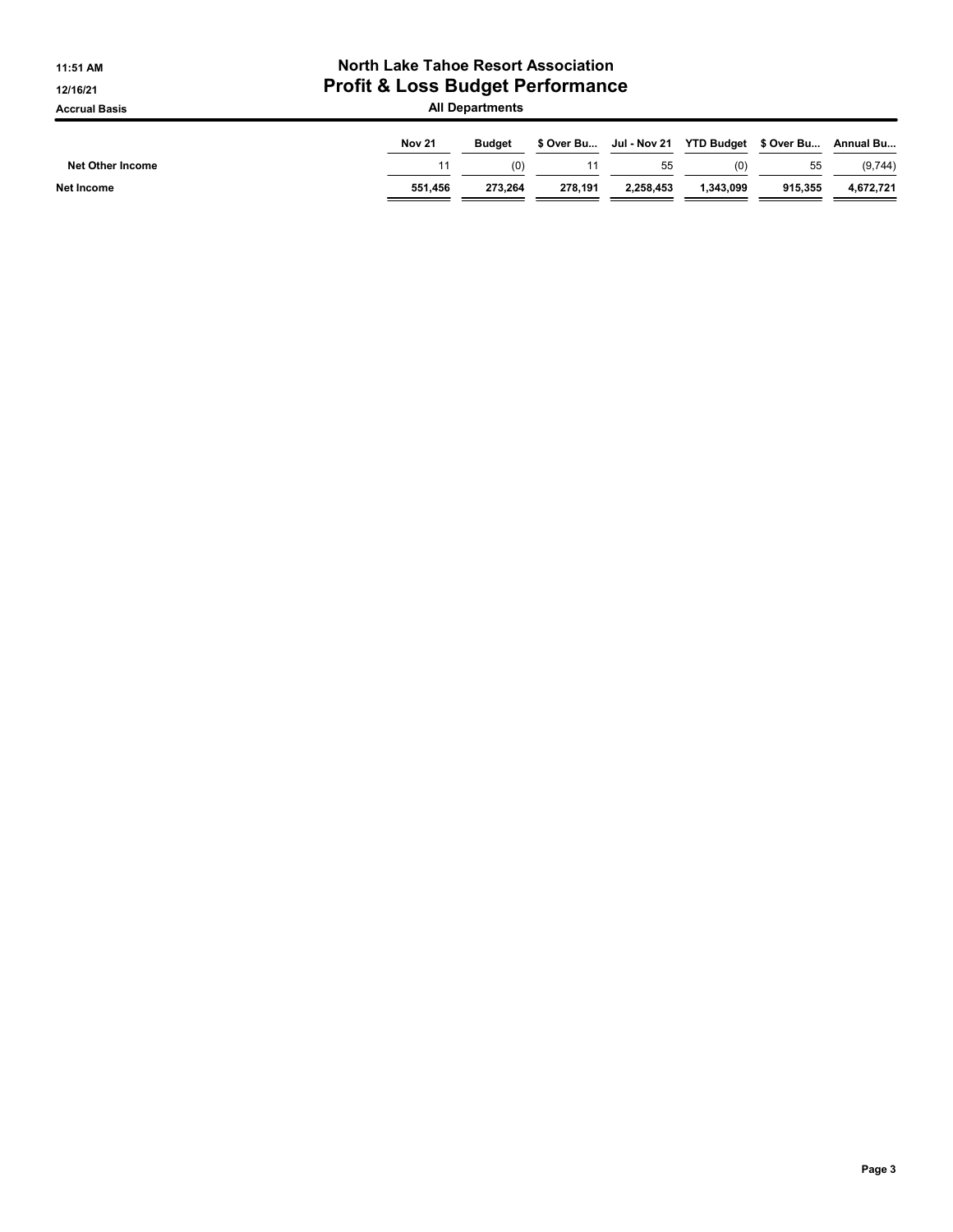**Accrual Basis** 

# 11:55 AM North Lake Tahoe Resort Association 12/16/21 Profit & Loss Prev Year Comparison

| July through November 2021 |  |
|----------------------------|--|
|----------------------------|--|

|                                                  | <b>Jul - Nov 21</b> | <b>Jul - Nov 20</b> | \$ Change  | % Change |
|--------------------------------------------------|---------------------|---------------------|------------|----------|
| <b>Ordinary Income/Expense</b><br><b>Income</b>  |                     |                     |            |          |
| 4050-00 County of Placer TOT Funding             | 1,386,038           | 1,201,425           | 184,614    | 15%      |
| 4100-00 · TBID Assessment Revenue                | 1,943,011           | $\Omega$            | 1.943.011  | 100%     |
| 4200-00 Membership Dues Revenue                  | 32,483              | 56,660              | (24, 177)  | (43)%    |
| 4250-00 · Revenues-Membership Activities         | 1,570               | 2,255               | (685)      | (30)%    |
| 4253-00 Revenue-Other<br>46000 Merchandise Sales | $\mathbf 0$         | 1,525               | (1, 525)   | (100)%   |
| 4502-00 Non-Retail VIC income                    | 478                 | 1,255               | (777)      | (62)%    |
| 4504-00 · Retail Revenue - Other                 | $\Omega$            | 560                 | (560)      | (100)%   |
| 46000 Merchandise Sales - Other                  | 53,472              | 52,513              | 959        | 2%       |
| Total 46000 Merchandise Sales                    | 53,950              | 54,328              | (378)      | (1)%     |
| <b>Total Income</b>                              | 3,417,052           | 1,316,192           | 2,100,860  | 160%     |
| <b>Gross Profit</b>                              | 3,417,052           | 1,316,192           | 2,100,860  | 160%     |
| <b>Expense</b>                                   |                     |                     |            |          |
| 5000-00 · Salaries & Wages                       |                     |                     |            |          |
| 5010-00 Sales Commissions                        | $\Omega$            | 2,106               | (2, 106)   | (100)%   |
| 5020-00 · P/R - Tax Expense                      | 23,572              | 27,709              | (4, 137)   | (15)%    |
| 5030-00 · P/R - Health Insurance Expense         | 32,659              | 49,542              | (16, 883)  | (34)%    |
| 5040-00 · P/R - Workmans Comp                    | 3,694               | 2,924               | 770        | 26%      |
| 5060-00 $\cdot$ 401 (k)                          | 8,470               | 7,517               | 952        | 13%      |
| 5070-00 · Other Benefits and Expenses            | 1,625               | 1,964               | (339)      | (17)%    |
| 5000-00 Salaries & Wages - Other                 | 331,910             | 415,059             | (83, 150)  | (20)%    |
| Total 5000-00 · Salaries & Wages                 | 401,930             | 506,822             | (104, 892) | (21)%    |
| 5100-00 Rent                                     |                     |                     |            |          |
| 5110-00 Utilities                                | 6,123               | 4,007               | 2,117      | 53%      |
| 5140-00 · Repairs & Maintenance                  | 180                 | 750                 | (570)      | (76)%    |
| 5150-00 · Office - Cleaning                      | 3,925               | 2,750               | 1,175      | 43%      |
| 5100-00 · Rent - Other                           | 68,523              | 66,912              | 1,611      | 2%       |
| Total 5100-00 · Rent                             | 78,751              | 74,419              | 4,332      | 6%       |
| 5310-00 · Telephone                              |                     |                     |            |          |
| 5320-00 · Telephone                              | 13,010              | 11,469              | 1,541      | 13%      |
| Total 5310-00 · Telephone                        | 13,010              | 11,469              | 1,541      | 13%      |
| 5420-00 Mail - USPS                              |                     |                     |            |          |
| 5480-00 Mail - Fed Ex                            | 233                 | 0                   | 233        | 100%     |
| 5420-00 Mail - USPS - Other                      | 223                 | 431                 | (208)      | (48)%    |
| Total 5420-00 Mail - USPS                        | 457                 | 431                 | 26         | 6%       |
| 5510-00 · Insurance/Bonding<br>5520-00 Supplies  | 6,678               | 4,583               | 2,095      | 46%      |
| 5525-00 Supplies- Computer                       | 135                 | 1,610               | (1, 475)   | (92)%    |
| 5520-00 · Supplies - Other                       | 5,310               | 6,018               | (708)      | (12)%    |
| Total 5520-00 · Supplies                         | 5,445               | 7,629               | (2, 184)   | (29)%    |
| 5610-00 Depreciation                             | 764                 | 194                 | 570        | 293%     |
| 5700-00 · Equipment Support & Maintenance        | 1,004               | 14,035              | (13,031)   | (93)%    |
| 5710-00 Taxes, Licenses & Fees                   | 7,473               | 4,107               | 3,366      | 82%      |
| 5740-00 · Equipment Rental/Leasing               | 6,909               | 2,173               | 4,736      | 218%     |
| 5800-00 Training Seminars                        | 649                 | 66                  | 583        | 882%     |
| 5850-00 Artist of Month - Commissions            | 980                 | 918                 | 62         | 7%       |
| 5900-00 Professional Fees                        |                     |                     |            |          |
| 5910-00 · Professional Fees - Attorneys          | 6,125               | 1,380               | 4,745      | 344%     |
| 5920-00 Professional Fees - Accountant           | 19,345              | 17,000              | 2,345      | 14%      |
| 5921-00 Professional Fees - Other                |                     |                     |            |          |
|                                                  | 40,637              | 24,960              | 15,677     | 63%      |
| Total 5900-00 · Professional Fees                | 66,107              | 43,340              | 22,767     | 53%      |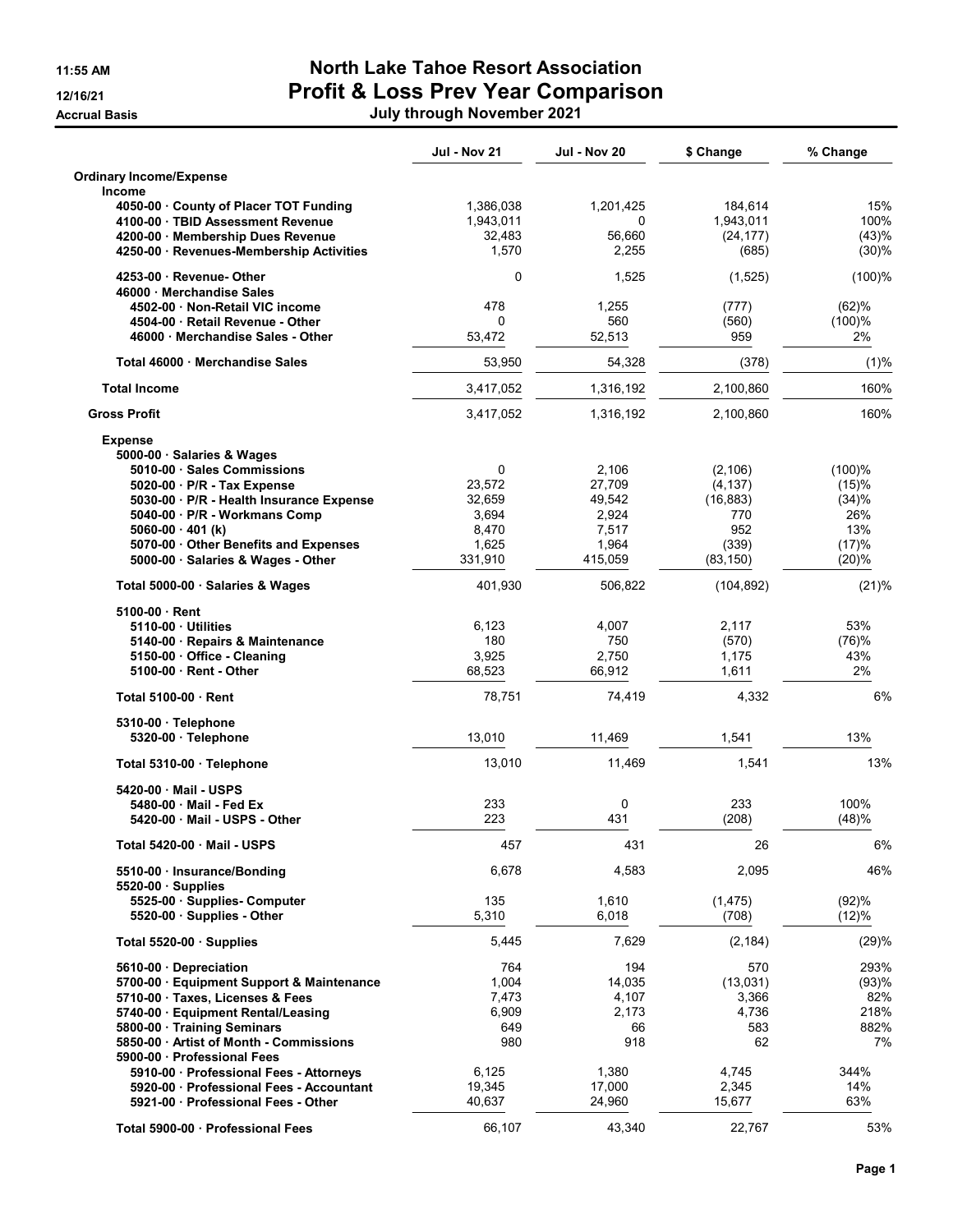**Accrual Basis** 

## 11:55 AM North Lake Tahoe Resort Association 12/16/21 Profit & Loss Prev Year Comparison

|  |  | July through November 2021 |  |
|--|--|----------------------------|--|
|--|--|----------------------------|--|

|                                                                                                                                                                                                                        | <b>Jul - Nov 21</b>               | <b>Jul - Nov 20</b>               | \$ Change                             | % Change                                    |
|------------------------------------------------------------------------------------------------------------------------------------------------------------------------------------------------------------------------|-----------------------------------|-----------------------------------|---------------------------------------|---------------------------------------------|
| 6020-00 Programs<br>6016-00 · Special Event Partnership<br>6018-00 Business Assoc. Grants                                                                                                                              | 220<br>10,000                     | 131<br>0                          | 90<br>10,000                          | 69%<br>100%                                 |
| Total 6020-00 · Programs                                                                                                                                                                                               | 10,220                            | 131                               | 10,090                                | 7,721%                                      |
| 6420-00 Events<br>6420-01 · Sponsorships                                                                                                                                                                               |                                   |                                   |                                       |                                             |
| 6421-04 · Broken Arrow Skyrace                                                                                                                                                                                         | 5,000                             | 0                                 | 5,000                                 | 100%                                        |
| Total 6420-01 Sponsorships                                                                                                                                                                                             | 5,000                             | 0                                 | 5,000                                 | 100%                                        |
| 6421-00 New Event Development<br>6424-00 Event Operation Expenses                                                                                                                                                      | 0<br>289                          | 4,000<br>0                        | (4,000)<br>289                        | (100)%<br>100%                              |
| Total 6420-00 Events                                                                                                                                                                                                   | 5,289                             | 4,000                             | 1,289                                 | 32%                                         |
| 6423-00 Membership Activities<br>6434-00 Community Awards Dinner<br>6437-00 · Tuesday Morning Breakfast Club<br>6442-00 · Public Relations/Website/Digita<br>$6444-00$ Trades<br>6423-00 Membership Activities - Other | 0<br>(500)<br>3,995<br>295<br>403 | 295<br>0<br>3,154<br>0<br>915     | (295)<br>(500)<br>841<br>295<br>(512) | $(100)$ %<br>(100)%<br>27%<br>100%<br>(56)% |
| Total 6423-00 · Membership Activities                                                                                                                                                                                  | 4,193                             | 4,364                             | (171)                                 | (4)%                                        |
| 6730-00 Marketing Cooperative/Media<br>6742-00 · Non-NLT Co-Op Marketing Program                                                                                                                                       | 356,435<br>26,951                 | 263.148<br>1,652                  | 93,287<br>25,299                      | 36%<br>1,532%                               |
| 6743-00 BACC Marketing Programs<br>6743-01 Year Round Shopping Campaign<br>6743-03 · Winter Lakeside Campaign                                                                                                          | 2,500<br>2,500                    | 0<br>0                            | 2,500<br>2,500                        | 100%<br>100%                                |
| Total 6743-00 · BACC Marketing Programs                                                                                                                                                                                | 5,000                             | 0                                 | 5,000                                 | 100%                                        |
| 6750-00 Business Association Grant<br>6750-01 Business Assn Grant - NTBA<br>6750-02 Business Assn Grant - TCDA                                                                                                         | 41,667<br>41,667                  | 0<br>0                            | 41,667<br>41,667                      | 100%<br>100%                                |
| Total 6750-00 Business Association Grant                                                                                                                                                                               | 83,333                            | $\mathbf 0$                       | 83,333                                | 100%                                        |
| 7500-00 · Trade Shows/Travel<br>8100-00 Cost of Goods Sold                                                                                                                                                             | $\mathbf 0$                       | 395                               | (395)                                 | (100)%                                      |
| 51100 · Freight and Shipping Costs<br>59900 · POS Inventory Adjustments<br>8100-01 · CGS - Other<br>8100-00 · Cost of Goods Sold - Other                                                                               | 978<br>110<br>10<br>27,146        | 997<br>478<br>58,178<br>27,796    | (19)<br>(368)<br>(58, 168)<br>(650)   | (2)%<br>(77)%<br>(100)%<br>(2)%             |
| Total 8100-00 · Cost of Goods Sold                                                                                                                                                                                     | 28,243                            | 87,449                            | (59,206)                              | (68)%                                       |
| 8200-00 Associate Relations<br>8300-00 Board Functions<br>8500-00 Credit Card Fees<br>8600-00 Additional Opportunites                                                                                                  | 454<br>32,113<br>1,576<br>8,275   | 1,260<br>1,914<br>2,238<br>11,760 | (806)<br>30,199<br>(662)<br>(3, 485)  | (64)%<br>1,578%<br>(30)%<br>(30)%           |
| 8700-00 Automobile Expenses<br>8750-00 Meals/Meetings<br>8810-00 Dues & Subscriptions<br>8910-00 Travel<br>8920-00 Bad Debt                                                                                            | 379<br>111<br>4,999<br>303<br>624 | 1,289<br>247<br>3,342<br>0<br>285 | (910)<br>(136)<br>1,658<br>303<br>339 | (71)%<br>(55)%<br>50%<br>100%<br>119%       |
|                                                                                                                                                                                                                        | 1,158,654                         | 1,053,657                         | 104,997                               | 10%                                         |
| <b>Total Expense</b><br><b>Net Ordinary Income</b>                                                                                                                                                                     | 2,258,398                         | 262,535                           | 1,995,863                             | 760%                                        |
| <b>Other Income/Expense</b><br><b>Other Income</b>                                                                                                                                                                     |                                   |                                   |                                       |                                             |
| 4700-00 · Revenues- Interest & Investment                                                                                                                                                                              | 55                                | 84                                | (29)                                  | (34)%                                       |
| <b>Total Other Income</b>                                                                                                                                                                                              | 55                                | 84                                | (29)                                  | (34)%                                       |

Other Expense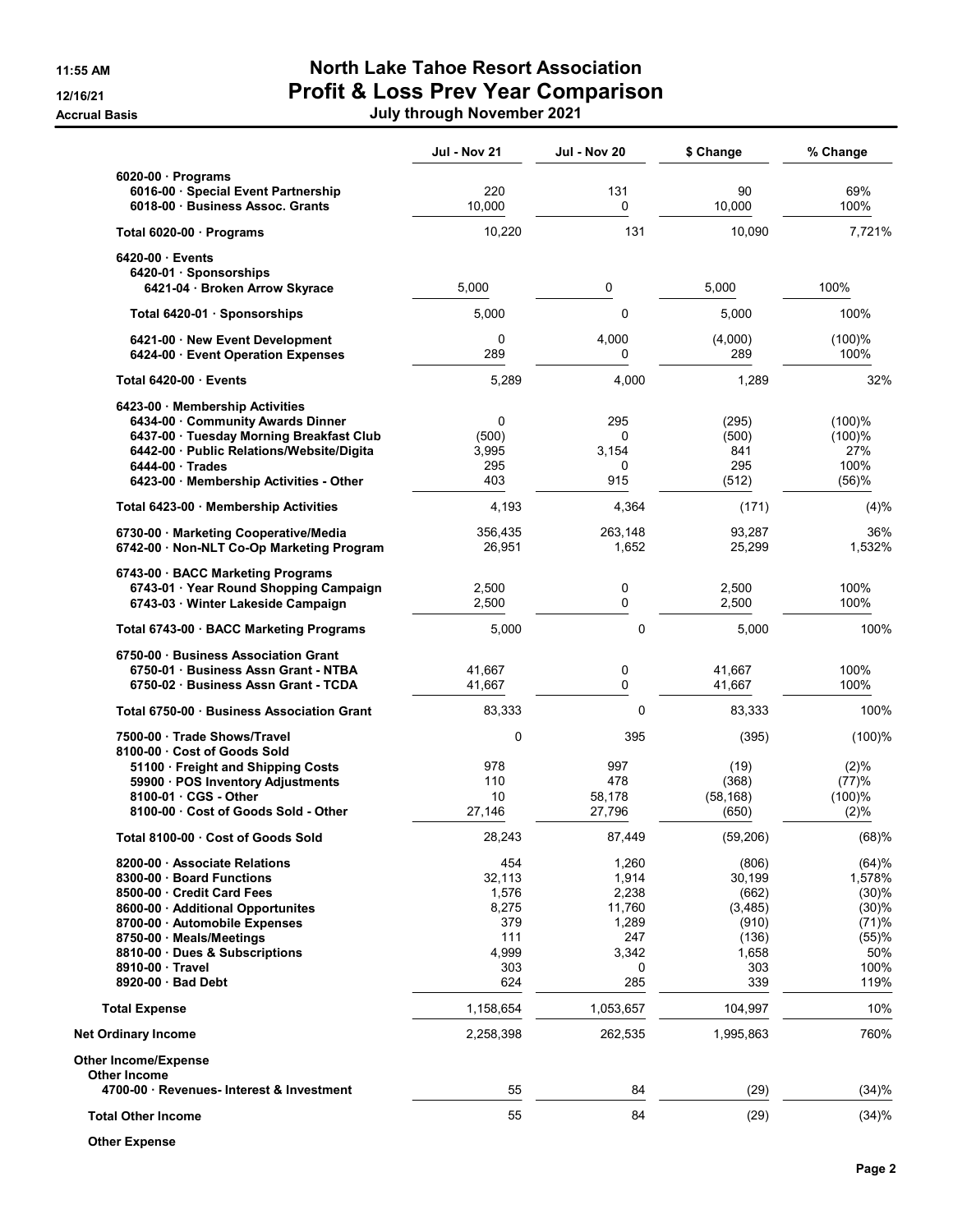## 11:55 AM North Lake Tahoe Resort Association 12/16/21 **Profit & Loss Prev Year Comparison** Accrual Basis July through November 2021

|                                                   | <b>Jul - Nov 21</b> | <b>Jul - Nov 20</b> | \$ Change | % Change       |
|---------------------------------------------------|---------------------|---------------------|-----------|----------------|
| <b>Balancing Adjustments</b><br>8990-00 Allocated |                     | u                   |           | $0\%$<br>$0\%$ |
| <b>Total Other Expense</b>                        |                     |                     |           | $0\%$          |
| <b>Net Other Income</b>                           | 55                  | 84                  | (29)      | (34)%          |
| Net Income                                        | 2,258,453           | 262.619             | 1.995.835 | 760%           |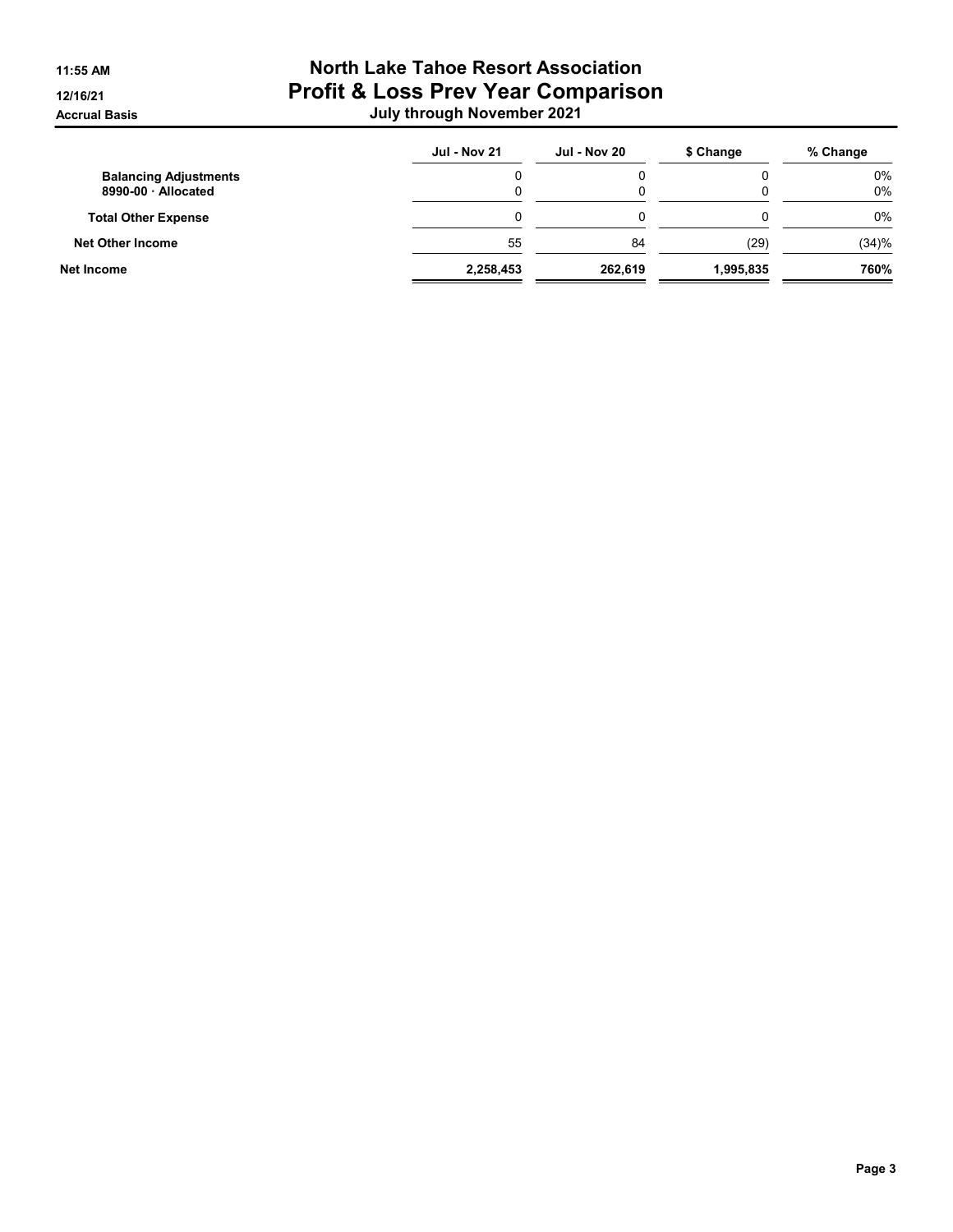#### 11:51 AM **North Lake Tahoe Resort Association** 12/16/21 12/16/21 **Profit & Loss Budget Performance**

Accrual Basis **11 - Marketing** 

|                                                                                                                                                                                                                                                                                      | <b>Nov 21</b>                                       | <b>Budget</b>                                   | \$ Over Budget                                              | Jul - Nov 21                                     | <b>YTD Budget</b>                                     | \$ Over Budget                                                    | <b>Annual Budget</b>                                               |
|--------------------------------------------------------------------------------------------------------------------------------------------------------------------------------------------------------------------------------------------------------------------------------------|-----------------------------------------------------|-------------------------------------------------|-------------------------------------------------------------|--------------------------------------------------|-------------------------------------------------------|-------------------------------------------------------------------|--------------------------------------------------------------------|
| <b>Ordinary Income/Expense</b>                                                                                                                                                                                                                                                       |                                                     |                                                 |                                                             |                                                  |                                                       |                                                                   |                                                                    |
| Income<br>4050-00 County of Placer TOT Funding                                                                                                                                                                                                                                       | 141,891                                             | 141,891                                         | $\mathbf 0$                                                 | 742,322                                          | 883,572                                               | (141, 250)                                                        | 2,188,080                                                          |
| <b>Total Income</b>                                                                                                                                                                                                                                                                  | 141,891                                             | 141,891                                         | $\mathbf 0$                                                 | 742,322                                          | 883,572                                               | (141, 250)                                                        | 2,188,080                                                          |
| <b>Gross Profit</b>                                                                                                                                                                                                                                                                  | 141,891                                             | 141,891                                         | $\mathbf 0$                                                 | 742,322                                          | 883.572                                               | (141, 250)                                                        | 2,188,080                                                          |
| <b>Expense</b>                                                                                                                                                                                                                                                                       |                                                     |                                                 |                                                             |                                                  |                                                       |                                                                   |                                                                    |
| 5000-00 · Salaries & Wages<br>$5020-00 \cdot P/R$ - Tax Expense<br>5030-00 · P/R - Health Insurance Expense<br>5040-00 · P/R - Workmans Comp<br>5060-00 $\cdot$ 401 (k)<br>5070-00 Other Benefits and Expenses<br>5000-00 · Salaries & Wages - Other                                 | 681<br>995<br>(17)<br>401<br>50<br>12,977           | 2,393<br>4,120<br>129<br>957<br>121<br>23,927   | (1,712)<br>(3, 125)<br>(146)<br>(556)<br>(72)<br>(10, 950)  | 5,100<br>10,537<br>634<br>2,805<br>992<br>80,335 | 11,964<br>20,600<br>644<br>4,785<br>606<br>119,635    | (6, 863)<br>(10,063)<br>(10)<br>(1,980)<br>386<br>(39, 300)       | 21,534<br>37,080<br>1,159<br>8,614<br>1,092<br>215,344             |
| Total 5000-00 · Salaries & Wages                                                                                                                                                                                                                                                     | 15,087                                              | 31,647                                          | (16, 560)                                                   | 100,403                                          | 158,235                                               | (57, 831)                                                         | 284,822                                                            |
| $5100-00 \cdot$ Rent<br>$5110-00 \cdot$ Utilities<br>5140-00 · Repairs & Maintenance<br>5150-00 · Office - Cleaning<br>5100-00 · Rent - Other                                                                                                                                        | 282<br>0<br>363<br>1,858                            | 125<br>75<br>188<br>2,083                       | 157<br>(75)<br>175<br>(226)                                 | 868<br>0<br>975<br>9,289                         | 625<br>375<br>938<br>10,417                           | 243<br>(375)<br>38<br>(1, 128)                                    | 1,125<br>675<br>1,688<br>18,750                                    |
| Total 5100-00 · Rent                                                                                                                                                                                                                                                                 | 2,502                                               | 2,471                                           | 31                                                          | 11,132                                           | 12,354                                                | (1, 222)                                                          | 22,237                                                             |
| 5310-00 · Telephone<br>5320-00 · Telephone                                                                                                                                                                                                                                           | 591                                                 | 578                                             | 13                                                          | 2,733                                            | 2,892                                                 | (159)                                                             | 5,205                                                              |
| Total 5310-00 · Telephone                                                                                                                                                                                                                                                            | 591                                                 | 578                                             | 13                                                          | 2,733                                            | 2,892                                                 | (159)                                                             | 5,205                                                              |
| 5420-00 Mail - USPS<br>5480-00 Mail Fed Ex<br>5420-00 Mail USPS - Other                                                                                                                                                                                                              | 0<br>0                                              | 0                                               | 0                                                           | 85<br>53                                         | 0                                                     | 53                                                                | 0                                                                  |
| Total 5420-00 · Mail - USPS                                                                                                                                                                                                                                                          | 0                                                   | 0                                               | 0                                                           | 137                                              | $\Omega$                                              | 137                                                               | $\Omega$                                                           |
| 5510-00 · Insurance/Bonding                                                                                                                                                                                                                                                          | 0                                                   |                                                 |                                                             | 87                                               |                                                       |                                                                   |                                                                    |
| $5520-00 \cdot$ Supplies<br>5525-00 · Supplies- Computer<br>5520-00 · Supplies - Other                                                                                                                                                                                               | 0<br>103                                            | 417<br>0                                        | (417)<br>103                                                | 40<br>390                                        | 2,083<br>$\mathbf 0$                                  | (2,044)<br>390                                                    | 3,750<br>0                                                         |
| Total 5520-00 · Supplies                                                                                                                                                                                                                                                             | 103                                                 | 417                                             | (314)                                                       | 430                                              | 2,083                                                 | (1,654)                                                           | 3,750                                                              |
| 5700-00 · Equipment Support & Maintenance<br>5710-00 · Taxes, Licenses & Fees<br>5740-00 · Equipment Rental/Leasing<br>5800-00 · Training Seminars<br>5900-00 · Professional Fees                                                                                                    | $\mathbf 0$<br>0<br>0<br>649                        | 13<br>13<br>83<br>0                             | (13)<br>(13)<br>(83)<br>649                                 | 0<br>48<br>378<br>649                            | 63<br>63<br>417<br>$\mathbf 0$                        | (63)<br>(15)<br>(39)<br>649                                       | 113<br>113<br>750<br>$\mathbf 0$                                   |
| 5910-00 · Professional Fees - Attorneys<br>5921-00 · Professional Fees - Other                                                                                                                                                                                                       | 0<br>0                                              | 125<br>125                                      | (125)<br>(125)                                              | 0<br>$\mathbf 0$                                 | 625<br>625                                            | (625)<br>(625)                                                    | 1,125<br>1,125                                                     |
| Total 5900-00 · Professional Fees                                                                                                                                                                                                                                                    | 0                                                   | 250                                             | (250)                                                       | 0                                                | 1,250                                                 | (1,250)                                                           | 2,250                                                              |
| $6020-00 \cdot$ Programs<br>6016-00 · Special Event Partnership<br>6018-00 · Business Assoc. Grants                                                                                                                                                                                  | 220<br>0                                            | 0<br>20,000                                     | 220<br>(20,000)                                             | 220<br>10,000                                    | $\mathbf 0$<br>20,000                                 | 220<br>(10,000)                                                   | 50,000<br>20,000                                                   |
| Total 6020-00 · Programs                                                                                                                                                                                                                                                             | 220                                                 | 20,000                                          | (19,780)                                                    | 10,220                                           | 20,000                                                | (9,780)                                                           | 70,000                                                             |
| $6420-00 \cdot$ Events<br>6420-01 · Sponsorships<br>6421-01 · 4th of July Fireworks<br>6421-04 · Broken Arrow Skyrace<br>$6421-06 \cdot$ Spartan<br>6421-07 · Tahoe Lacrosse Tournament<br>6421-10 · WinterWonderGrass - Tahoe<br>6421-17 · Enduro<br>6421-18 · Sponsorships - Other | 0<br>$\mathbf 0$<br>$\mathbf 0$<br>0<br>0<br>0<br>0 | 0<br>0<br>175,000<br>0<br>0<br>$\mathbf 0$<br>0 | 0<br>0<br>(175,000)<br>0<br>0<br>$\mathbf 0$<br>$\mathbf 0$ | 0<br>5,000<br>0<br>0<br>0<br>0<br>0              | 0<br>400<br>179,400<br>8,000<br>25,000<br>0<br>15,400 | 0<br>4,600<br>(179, 400)<br>(8,000)<br>(25,000)<br>0<br>(15, 400) | 30,000<br>25,400<br>179,400<br>8,000<br>25,400<br>80,000<br>62,800 |
| Total 6420-01 · Sponsorships                                                                                                                                                                                                                                                         | 0                                                   | 175,000                                         | (175,000)                                                   | 5,000                                            | 228,200                                               | (223, 200)                                                        | 411,000                                                            |
| 6421-00 · New Event Development<br>6424-00 · Event Operation Expenses                                                                                                                                                                                                                | $\pmb{0}$<br>63                                     | 0<br>0                                          | 0<br>63                                                     | 0<br>289                                         | 68,050<br>0                                           | (68,050)<br>289                                                   | 102,075<br>1,500                                                   |
| Total 6420-00 · Events                                                                                                                                                                                                                                                               | 63                                                  | 175,000                                         | (174, 937)                                                  | 5,289                                            | 296,250                                               | (290, 961)                                                        | 514,575                                                            |
| 6730-00 · Marketing Cooperative/Media<br>6742-00 · Non-NLT Co-Op Marketing Program                                                                                                                                                                                                   | 57,487<br>11,015                                    | 57,487<br>5,000                                 | 0<br>6,015                                                  | 317,741<br>25,951                                | 317,741<br>25,000                                     | 0<br>951                                                          | 801,630<br>45,000                                                  |
| 6743-00 · BACC Marketing Programs<br>6743-01 · Year Round Shopping Campaign<br>6743-03 · Winter Lakeside Campaign                                                                                                                                                                    | 2,500<br>2,500                                      | 2,000<br>3,600                                  | 500<br>(1, 100)                                             | 2,500<br>2,500                                   | 6,000<br>7,200                                        | (3,500)<br>(4,700)                                                | 14,000<br>20,000                                                   |
| Total 6743-00 · BACC Marketing Programs                                                                                                                                                                                                                                              | 5,000                                               | 5,600                                           | (600)                                                       | 5,000                                            | 13,200                                                | (8, 200)                                                          | 34,000                                                             |
| 8200-00 · Associate Relations<br>8600-00 · Additional Opportunites<br>8700-00 · Automobile Expenses<br>8750-00 · Meals/Meetings<br>8810-00 · Dues & Subscriptions<br>8910-00 · Travel                                                                                                | 0<br>0<br>0<br>0<br>45<br>0                         | 21<br>4,167<br>125<br>42<br>83<br>417           | (21)<br>(4, 167)<br>(125)<br>(42)<br>(38)<br>(417)          | 41<br>5,025<br>181<br>0<br>174<br>303            | 104<br>20,833<br>625<br>208<br>417<br>2,083           | (63)<br>(15,808)<br>(444)<br>(208)<br>(242)<br>(1,780)            | 187<br>37,500<br>1,125<br>375<br>750<br>3,750                      |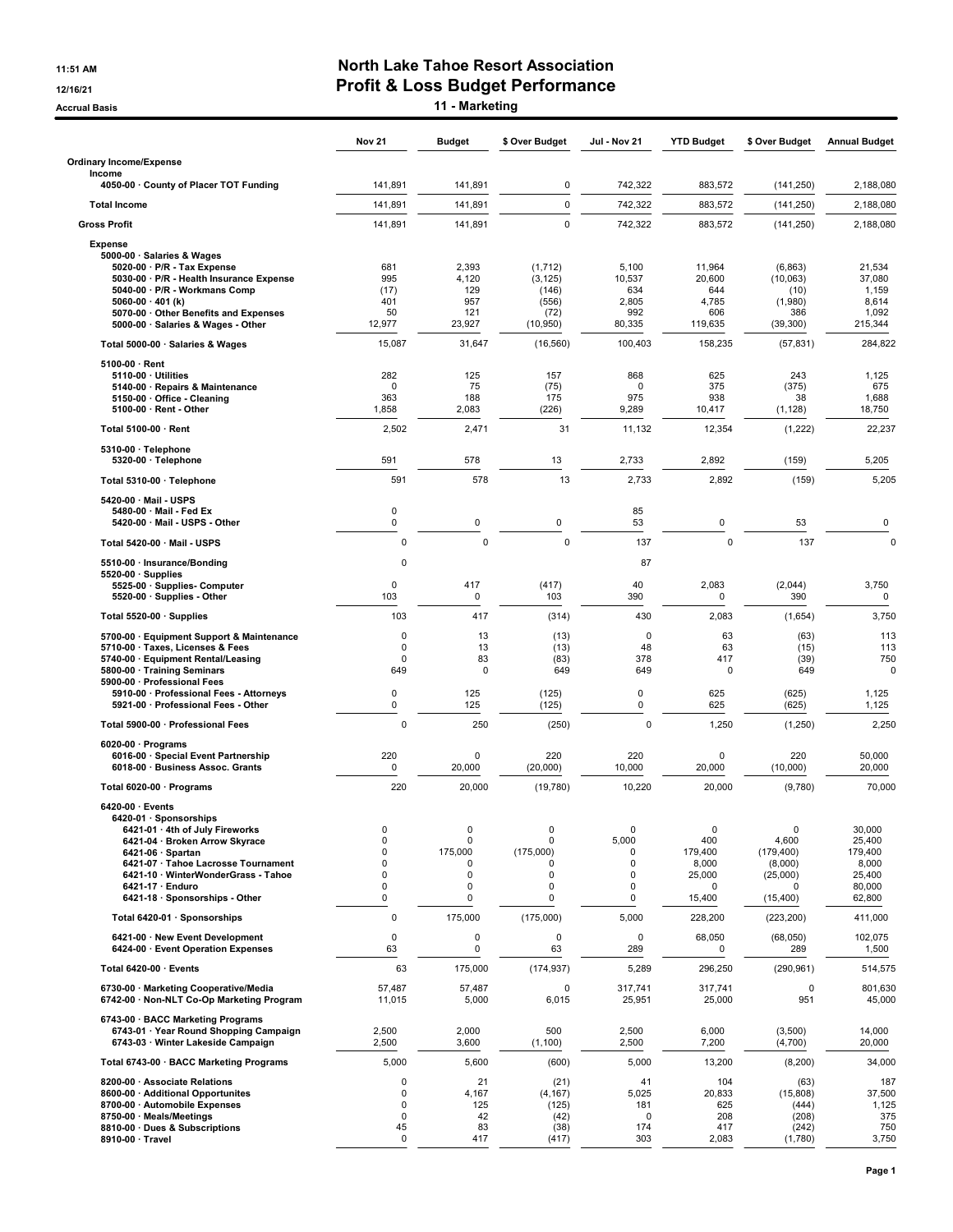#### 11:51 AM **North Lake Tahoe Resort Association** 12/16/21 12/16/21 **Profit & Loss Budget Performance** Accrual Basis **11 - Marketing**

|                                                                                          | <b>Nov 21</b> | <b>Budget</b> | \$ Over Budget | Jul - Nov 21 | <b>YTD Budget</b> | \$ Over Budget | <b>Annual Budget</b> |
|------------------------------------------------------------------------------------------|---------------|---------------|----------------|--------------|-------------------|----------------|----------------------|
| <b>Total Expense</b>                                                                     | 92,763        | 303,413       | (210, 650)     | 485,922      | 873,818           | (387, 896)     | 1,828,132            |
| <b>Net Ordinary Income</b>                                                               | 49,128        | (161, 522)    | 210,650        | 256,400      | 9,755             | 246,646        | 359,948              |
| <b>Other Income/Expense</b><br>Other Income<br>4700-00 · Revenues- Interest & Investment | 11            | 0             | 11             | 55           | $\mathbf 0$       | 55             | 0                    |
| <b>Total Other Income</b>                                                                | 11            | 0             | 11             | 55           | $\mathbf 0$       | 55             | 0                    |
| <b>Other Expense</b><br>8990-00 · Allocated                                              | 27,519        | 33,478        | (5,959)        | 206,918      | 184,755           | 22,163         | 359,948              |
| <b>Total Other Expense</b>                                                               | 27,519        | 33,478        | (5,959)        | 206,918      | 184,755           | 22,163         | 359,948              |
| <b>Net Other Income</b>                                                                  | (27, 508)     | (33, 478)     | 5,970          | (206, 863)   | (184, 755)        | (22, 108)      | (359, 948)           |
| Net Income                                                                               | 21,620        | (195,000)     | 216,620        | 49,537       | (175,000)         | 224,537        | 0                    |
|                                                                                          |               |               |                |              |                   |                |                      |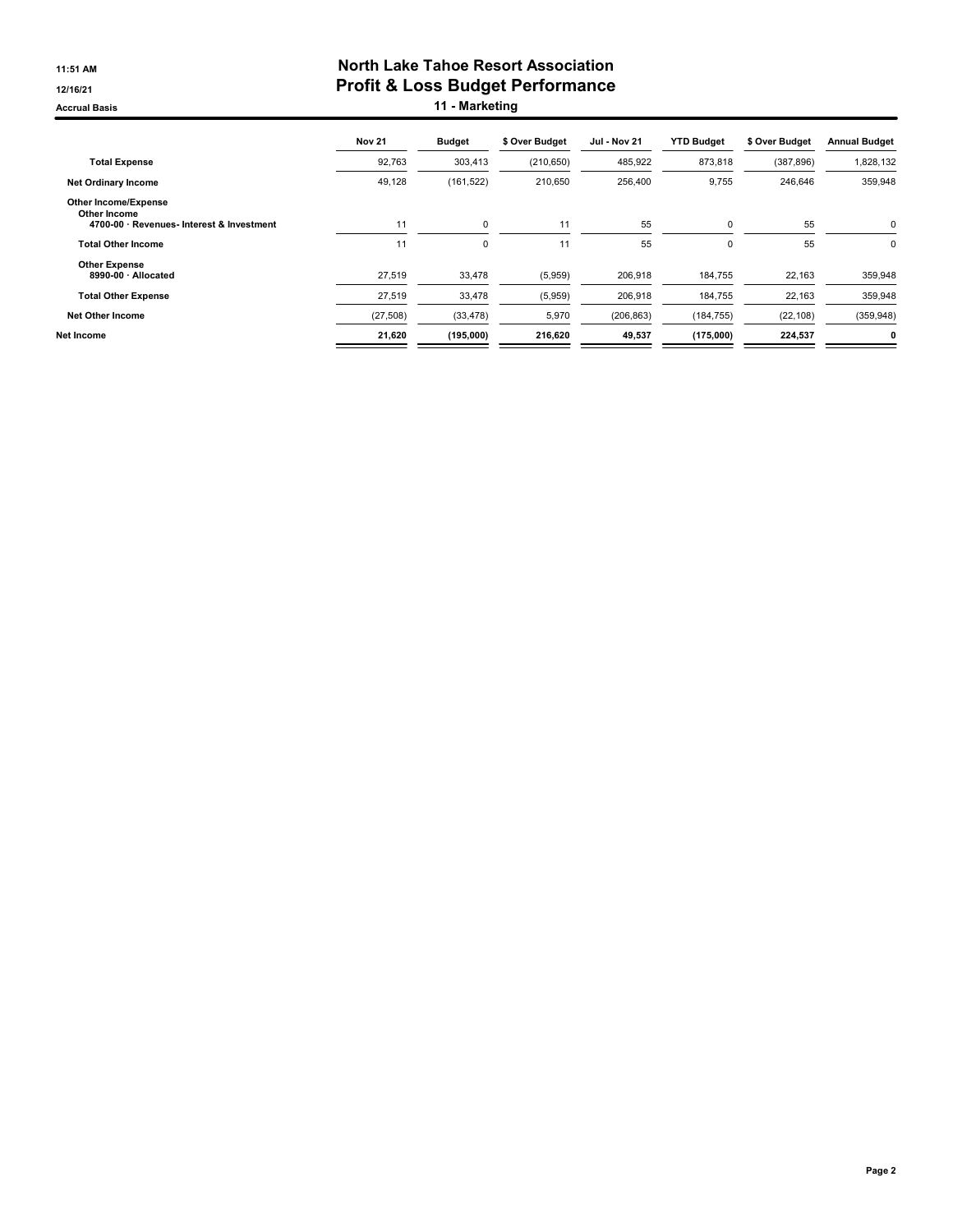### 11:52 AM **North Lake Tahoe Resort Association** 12/16/21 Profit & Loss Budget Performance

Accrual Basis 20 - Conference

|                                                                                                                                                                                                                                                                    | <b>Nov 21</b>                                | <b>Budget</b>                                | \$ Over Bud                                              | <b>Jul - Nov 21</b>                                  | <b>YTD Budget</b>                                | \$ Over Bud                                                   | Annual Bud                                           |
|--------------------------------------------------------------------------------------------------------------------------------------------------------------------------------------------------------------------------------------------------------------------|----------------------------------------------|----------------------------------------------|----------------------------------------------------------|------------------------------------------------------|--------------------------------------------------|---------------------------------------------------------------|------------------------------------------------------|
| <b>Ordinary Income/Expense</b>                                                                                                                                                                                                                                     |                                              |                                              |                                                          |                                                      |                                                  |                                                               |                                                      |
| Income<br>4050-00 · County of Placer TOT Funding                                                                                                                                                                                                                   | 41,970                                       | 41,970                                       | $\mathbf 0$                                              | 208,685                                              | 208,685                                          | 0                                                             | 360,285                                              |
| <b>Total Income</b>                                                                                                                                                                                                                                                | 41,970                                       | 41,970                                       | $\mathbf 0$                                              | 208,685                                              | 208,685                                          | 0                                                             | 360,285                                              |
| <b>Gross Profit</b>                                                                                                                                                                                                                                                | 41,970                                       | 41,970                                       | $\mathbf 0$                                              | 208,685                                              | 208,685                                          | 0                                                             | 360,285                                              |
| <b>Expense</b><br>5000-00 · Salaries & Wages<br>5020-00 · P/R - Tax Expense<br>5030-00 · P/R - Health Insurance Expense<br>5040-00 · P/R - Workmans Comp<br>5060-00 $\cdot$ 401 (k)<br>5070-00 · Other Benefits and Expenses<br>5000-00 · Salaries & Wages - Other | 179<br>1,341<br>(7)<br>81<br>16<br>2,025     | 1.747<br>2,103<br>167<br>417<br>75<br>17,474 | (1, 569)<br>(762)<br>(173)<br>(336)<br>(59)<br>(15, 450) | 1,867<br>3,147<br>247<br>997<br>79<br>26,901         | 8,737<br>10,515<br>833<br>2.083<br>375<br>87,371 | (6, 871)<br>(7,368)<br>(586)<br>(1,086)<br>(296)<br>(60, 471) | 15,727<br>18,926<br>1,500<br>3,750<br>675<br>157,268 |
| Total 5000-00 · Salaries & Wages                                                                                                                                                                                                                                   | 3,635                                        | 21,983                                       | (18, 348)                                                | 33,238                                               | 109,915                                          | (76, 676)                                                     | 197,846                                              |
| $5100-00 \cdot$ Rent<br>5110-00 · Utilities<br>5140-00 · Repairs & Maintenance<br>5150-00 · Office - Cleaning<br>5100-00 · Rent - Other                                                                                                                            | 194<br>$\mathbf 0$<br>250<br>1,186           | 83<br>63<br>125<br>1,333                     | 111<br>(63)<br>125<br>(148)                              | 602<br>$\mathbf 0$<br>673<br>5,929                   | 417<br>313<br>625<br>6,667                       | 186<br>(313)<br>48<br>(738)                                   | 750<br>563<br>1,125<br>12,000                        |
| Total 5100-00 · Rent                                                                                                                                                                                                                                               | 1,630                                        | 1,604                                        | 26                                                       | 7,204                                                | 8,021                                            | (817)                                                         | 14,437                                               |
| 5310-00 · Telephone<br>5320-00 · Telephone                                                                                                                                                                                                                         | 367                                          | 417                                          | (49)                                                     | 1,727                                                | 2,083                                            | (356)                                                         | 3,750                                                |
| Total 5310-00 · Telephone                                                                                                                                                                                                                                          | 367                                          | 417                                          | (49)                                                     | 1,727                                                | 2,083                                            | (356)                                                         | 3,750                                                |
| 5420-00 · Mail - USPS<br>5480-00 Mail - Fed Ex<br>5420-00 · Mail - USPS - Other                                                                                                                                                                                    | $\mathbf 0$<br>$\mathbf 0$                   | 17                                           | (17)                                                     | 137<br>36                                            | 83                                               | (47)                                                          | 150                                                  |
| Total 5420-00 · Mail - USPS                                                                                                                                                                                                                                        | $\mathbf 0$                                  | 17                                           | (17)                                                     | 173                                                  | 83                                               | 90                                                            | 150                                                  |
| 5510-00 · Insurance/Bonding<br>5520-00 · Supplies                                                                                                                                                                                                                  | 0<br>28                                      | 113                                          | (85)                                                     | 60<br>226                                            | 563                                              | (336)                                                         | 1,013                                                |
| 5710-00 · Taxes, Licenses & Fees<br>5740-00 · Equipment Rental/Leasing<br>5800-00 · Training Seminars<br>6730-00 · Marketing Cooperative/Media<br>8200-00 · Associate Relations<br>8750-00 · Meals/Meetings                                                        | 0<br>$\Omega$<br>$\Omega$<br>7,739<br>0<br>0 | 8<br>63<br>83<br>7.739<br>13<br>29           | (8)<br>(63)<br>(83)<br>$\mathbf 0$<br>(13)<br>(29)       | 53<br>262<br>$\Omega$<br>38,693<br>80<br>$\mathbf 0$ | 42<br>313<br>417<br>38.693<br>63<br>146          | 11<br>(51)<br>(417)<br>$\mathbf 0$<br>18<br>(146)             | 75<br>563<br>750<br>69,648<br>113<br>263             |
| <b>Total Expense</b>                                                                                                                                                                                                                                               | 13,398                                       | 32,067                                       | (18,669)                                                 | 81,717                                               | 160,337                                          | (78, 620)                                                     | 288,607                                              |
| <b>Net Ordinary Income</b>                                                                                                                                                                                                                                         | 28,571                                       | 9,902                                        | 18,669                                                   | 126,968                                              | 48.348                                           | 78.620                                                        | 71,678                                               |
| <b>Other Income/Expense</b><br><b>Other Expense</b><br>8990-00 · Allocated                                                                                                                                                                                         | 4,782                                        | 9,902                                        | (5, 121)                                                 | 35,954                                               | 48,348                                           | (12, 394)                                                     | 71,678                                               |
| <b>Total Other Expense</b>                                                                                                                                                                                                                                         | 4,782                                        | 9,902                                        | (5, 121)                                                 | 35,954                                               | 48,348                                           | (12, 394)                                                     | 71,678                                               |
| <b>Net Other Income</b>                                                                                                                                                                                                                                            | (4, 782)                                     | (9,902)                                      | 5,121                                                    | (35, 954)                                            | (48, 348)                                        | 12,394                                                        | (71, 678)                                            |
| Net Income                                                                                                                                                                                                                                                         | 23,790                                       | (0)                                          | 23,790                                                   | 91,014                                               | (0)                                              | 91,014                                                        | (0)                                                  |
|                                                                                                                                                                                                                                                                    |                                              |                                              |                                                          |                                                      |                                                  |                                                               |                                                      |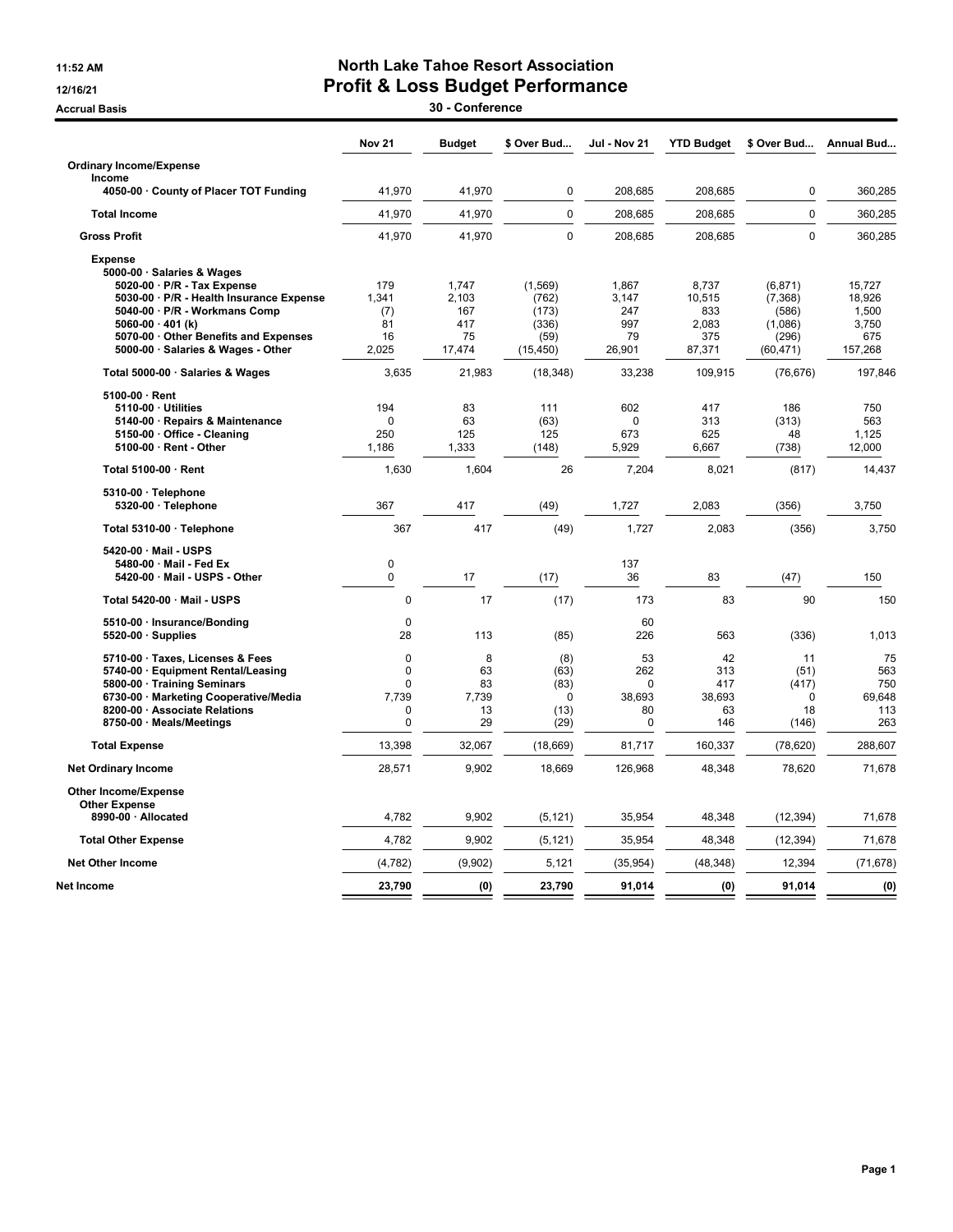### 11:52 AM **North Lake Tahoe Resort Association** 12/16/21 12/16/21 **Profit & Loss Budget Performance**

Accrual Basis 42 - Visitor Center

| <b>Ordinary Income/Expense</b><br>Income<br>40,312<br>40,312<br>0<br>197,315<br>197,315<br>0<br>342,770<br>4050-00 County of Placer TOT Funding<br>46000 · Merchandise Sales<br>204<br>$\Omega$<br>204<br>478<br>478<br>$\mathbf 0$<br>4502-00 · Non-Retail VIC income<br>$\Omega$<br>8,954<br>6,000<br>2,954<br>53,472<br>41,500<br>11,972<br>59,500<br>46000 · Merchandise Sales - Other<br>9,158<br>6,000<br>53,950<br>41,500<br>59,500<br>3,158<br>12,450<br>Total 46000 · Merchandise Sales<br>49,470<br>46,312<br>251,264<br>238,815<br>402,270<br>3,158<br>12,450<br><b>Total Income</b><br>49,470<br>46,312<br>3,158<br>251,264<br>238,815<br>12,450<br>402,270<br><b>Gross Profit</b><br><b>Expense</b><br>5000-00 · Salaries & Wages<br>717<br>1,551<br>(834)<br>5,091<br>13,959<br>5020-00 · P/R - Tax Expense<br>7,755<br>(2,664)<br>6,969<br>1,583<br>6,674<br>7,917<br>5030-00 · P/R - Health Insurance Expense<br>5,386<br>(1, 243)<br>14,250<br>24<br>583<br>2,917<br>5,250<br>(559)<br>1,828<br>(1,089)<br>5040-00 · P/R - Workmans Comp<br>308<br>417<br>(108)<br>2,038<br>2,083<br>3,750<br>5060-00 $\cdot$ 401 (k)<br>(45)<br>83<br>417<br>16<br>(67)<br>49<br>(368)<br>750<br>5070-00 Other Benefits and Expenses<br>8,029<br>15,510<br>5000-00 · Salaries & Wages - Other<br>(7, 481)<br>52,118<br>77,550<br>(25, 433)<br>139,591<br>16,064<br>19,728<br>67,798<br>98,639<br>Total 5000-00 · Salaries & Wages<br>(3,664)<br>(30, 841)<br>177,550<br>$5100-00 \cdot$ Rent<br>1,033<br>667<br>366<br>2,865<br>3,333<br>(468)<br>6,000<br>$5110-00 \cdot$ Utilities<br>500<br>2,500<br>4,500<br>5140-00 · Repairs & Maintenance<br>0<br>(500)<br>0<br>(2,500)<br>208<br>0<br>225<br>1,042<br>1,875<br>5150-00 · Office - Cleaning<br>(208)<br>(817)<br>5100-00 · Rent - Other<br>6,522<br>33,333<br>60,000<br>6,667<br>(145)<br>32,608<br>(726)<br>Total 5100-00 · Rent<br>8,042<br>40,208<br>72,375<br>7,554<br>(487)<br>35,698<br>(4, 510)<br>5310-00 · Telephone<br>392<br>413<br>(20)<br>1,752<br>2,063<br>(310)<br>3,713<br>5320-00 · Telephone<br>392<br>413<br>(20)<br>1,752<br>2,063<br>(310)<br>3,713<br>Total 5310-00 · Telephone<br>83<br>0<br>17<br>(17)<br>36<br>(47)<br>150<br>5420-00 Mail USPS<br>0<br>60<br>5510-00 · Insurance/Bonding<br>$5520-00 \cdot$ Supplies<br>75<br>(75)<br>0<br>375<br>(375)<br>675<br>5525-00 · Supplies- Computer<br>0<br>583<br>5520-00 · Supplies - Other<br>517<br>(66)<br>2,613<br>2,917<br>(304)<br>5,250<br>517<br>658<br>(141)<br>2,613<br>3,292<br>(679)<br>5,925<br>Total 5520-00 · Supplies<br>$\mathbf 0$<br>0<br>21<br>38<br>5700-00 · Equipment Support & Maintenance<br>$\overline{4}$<br>(4)<br>(21)<br>$\mathbf 0$<br>$\overline{4}$<br>(4)<br>376<br>21<br>355<br>38<br>5710-00 · Taxes, Licenses & Fees<br>5740-00 · Equipment Rental/Leasing<br>$\mathbf 0$<br>63<br>262<br>313<br>(51)<br>563<br>(63)<br>153<br>(14)<br>980<br>833<br>1,500<br>5850-00 · Artist of Month - Commissions<br>167<br>147<br>6740-00 · Media/Collateral/Production<br>8,333<br>(8, 333)<br>15,000<br>0<br>1,667<br>(1,667)<br>0<br>200<br>9,000<br>1,000<br>(800)<br>1,000<br>5,000<br>(4,000)<br>6742-00 · Non-NLT Co-Op Marketing Program<br>8100-00 · Cost of Goods Sold<br>130<br>125<br>978<br>625<br>353<br>1,125<br>51100 · Freight and Shipping Costs<br>5<br>$\mathbf 0$<br>(3)<br>110<br>59900 · POS Inventory Adjustments<br>(3)<br>110<br>$\Omega$<br>0<br>$\Omega$<br>8100-01 · CGS - Other<br>$\Omega$<br>O<br>10<br>$\Omega$<br>10<br>0<br>6,396<br>8100-00 · Cost of Goods Sold - Other<br>4,574<br>3,000<br>1,574<br>27,146<br>20,750<br>29,750<br>4,701<br>3,125<br>1,576<br>28,243<br>21,375<br>6,868<br>30,875<br>Total 8100-00 · Cost of Goods Sold<br>$\mathbf 0$<br>25<br>154<br>125<br>29<br>225<br>8200-00 · Associate Relations<br>(25)<br>237<br>282<br>8500-00 Credit Card Fees<br>(45)<br>1,377<br>1,951<br>(574)<br>2,797<br>$\pmb{0}$<br>8700-00 · Automobile Expenses<br>0<br>42<br>208<br>375<br>(42)<br>(208)<br>$\mathbf 0$<br>8750-00 · Meals/Meetings<br>0<br>17<br>(17)<br>150<br>83<br>(83)<br>8810-00 · Dues & Subscriptions<br>0<br>133<br>0<br>667<br>(133)<br>(667)<br>1,200<br>29,819<br>140,349<br>183,214<br>321,471<br><b>Total Expense</b><br>35,385<br>(5, 565)<br>(42, 866)<br>19,651<br>10,927<br>8,724<br>55,600<br>55,316<br>80,798<br><b>Net Ordinary Income</b><br>110,916<br>Other Income/Expense<br><b>Other Expense</b><br>10,927<br>8990-00 · Allocated<br>7,736<br>(3, 191)<br>58,168<br>55,600<br>2,568<br>80,798<br><b>Total Other Expense</b><br>10,927<br>80,798<br>7,736<br>(3, 191)<br>58,168<br>55,600<br>2,568<br><b>Net Other Income</b><br>(7, 736)<br>(10, 927)<br>3,191<br>(58, 168)<br>(55,600)<br>(2, 568)<br>(80, 798)<br>11,915<br>52,748<br>(0)<br>11,915<br>52,748<br>(0)<br>(0) |            | <b>Nov 21</b> | <b>Budget</b> | \$ Over Budget | Jul - Nov 21 | <b>YTD Budget</b> | \$ Over Budget | <b>Annual Budget</b> |
|-------------------------------------------------------------------------------------------------------------------------------------------------------------------------------------------------------------------------------------------------------------------------------------------------------------------------------------------------------------------------------------------------------------------------------------------------------------------------------------------------------------------------------------------------------------------------------------------------------------------------------------------------------------------------------------------------------------------------------------------------------------------------------------------------------------------------------------------------------------------------------------------------------------------------------------------------------------------------------------------------------------------------------------------------------------------------------------------------------------------------------------------------------------------------------------------------------------------------------------------------------------------------------------------------------------------------------------------------------------------------------------------------------------------------------------------------------------------------------------------------------------------------------------------------------------------------------------------------------------------------------------------------------------------------------------------------------------------------------------------------------------------------------------------------------------------------------------------------------------------------------------------------------------------------------------------------------------------------------------------------------------------------------------------------------------------------------------------------------------------------------------------------------------------------------------------------------------------------------------------------------------------------------------------------------------------------------------------------------------------------------------------------------------------------------------------------------------------------------------------------------------------------------------------------------------------------------------------------------------------------------------------------------------------------------------------------------------------------------------------------------------------------------------------------------------------------------------------------------------------------------------------------------------------------------------------------------------------------------------------------------------------------------------------------------------------------------------------------------------------------------------------------------------------------------------------------------------------------------------------------------------------------------------------------------------------------------------------------------------------------------------------------------------------------------------------------------------------------------------------------------------------------------------------------------------------------------------------------------------------------------------------------------------------------------------------------------------------------------------------------------------------------------------------------------------------------------------------------------------------------------------------------------------------------------------------------------------------------------------------------------------------------------------------------------------------------------------------------------------------------------------------------------------------------------------------------------------------------------------------------------------------------------------------------------------------------------------------------------------------------------------------------------------------------------------------------------------------------------------------------------------------------------------------------------------------------------------------------------------------------------------------------------------------------------------------------------------------------------------------------------------------------------------------------------------------------------|------------|---------------|---------------|----------------|--------------|-------------------|----------------|----------------------|
|                                                                                                                                                                                                                                                                                                                                                                                                                                                                                                                                                                                                                                                                                                                                                                                                                                                                                                                                                                                                                                                                                                                                                                                                                                                                                                                                                                                                                                                                                                                                                                                                                                                                                                                                                                                                                                                                                                                                                                                                                                                                                                                                                                                                                                                                                                                                                                                                                                                                                                                                                                                                                                                                                                                                                                                                                                                                                                                                                                                                                                                                                                                                                                                                                                                                                                                                                                                                                                                                                                                                                                                                                                                                                                                                                                                                                                                                                                                                                                                                                                                                                                                                                                                                                                                                                                                                                                                                                                                                                                                                                                                                                                                                                                                                                                                                                               |            |               |               |                |              |                   |                |                      |
|                                                                                                                                                                                                                                                                                                                                                                                                                                                                                                                                                                                                                                                                                                                                                                                                                                                                                                                                                                                                                                                                                                                                                                                                                                                                                                                                                                                                                                                                                                                                                                                                                                                                                                                                                                                                                                                                                                                                                                                                                                                                                                                                                                                                                                                                                                                                                                                                                                                                                                                                                                                                                                                                                                                                                                                                                                                                                                                                                                                                                                                                                                                                                                                                                                                                                                                                                                                                                                                                                                                                                                                                                                                                                                                                                                                                                                                                                                                                                                                                                                                                                                                                                                                                                                                                                                                                                                                                                                                                                                                                                                                                                                                                                                                                                                                                                               |            |               |               |                |              |                   |                |                      |
|                                                                                                                                                                                                                                                                                                                                                                                                                                                                                                                                                                                                                                                                                                                                                                                                                                                                                                                                                                                                                                                                                                                                                                                                                                                                                                                                                                                                                                                                                                                                                                                                                                                                                                                                                                                                                                                                                                                                                                                                                                                                                                                                                                                                                                                                                                                                                                                                                                                                                                                                                                                                                                                                                                                                                                                                                                                                                                                                                                                                                                                                                                                                                                                                                                                                                                                                                                                                                                                                                                                                                                                                                                                                                                                                                                                                                                                                                                                                                                                                                                                                                                                                                                                                                                                                                                                                                                                                                                                                                                                                                                                                                                                                                                                                                                                                                               |            |               |               |                |              |                   |                |                      |
|                                                                                                                                                                                                                                                                                                                                                                                                                                                                                                                                                                                                                                                                                                                                                                                                                                                                                                                                                                                                                                                                                                                                                                                                                                                                                                                                                                                                                                                                                                                                                                                                                                                                                                                                                                                                                                                                                                                                                                                                                                                                                                                                                                                                                                                                                                                                                                                                                                                                                                                                                                                                                                                                                                                                                                                                                                                                                                                                                                                                                                                                                                                                                                                                                                                                                                                                                                                                                                                                                                                                                                                                                                                                                                                                                                                                                                                                                                                                                                                                                                                                                                                                                                                                                                                                                                                                                                                                                                                                                                                                                                                                                                                                                                                                                                                                                               |            |               |               |                |              |                   |                |                      |
|                                                                                                                                                                                                                                                                                                                                                                                                                                                                                                                                                                                                                                                                                                                                                                                                                                                                                                                                                                                                                                                                                                                                                                                                                                                                                                                                                                                                                                                                                                                                                                                                                                                                                                                                                                                                                                                                                                                                                                                                                                                                                                                                                                                                                                                                                                                                                                                                                                                                                                                                                                                                                                                                                                                                                                                                                                                                                                                                                                                                                                                                                                                                                                                                                                                                                                                                                                                                                                                                                                                                                                                                                                                                                                                                                                                                                                                                                                                                                                                                                                                                                                                                                                                                                                                                                                                                                                                                                                                                                                                                                                                                                                                                                                                                                                                                                               |            |               |               |                |              |                   |                |                      |
|                                                                                                                                                                                                                                                                                                                                                                                                                                                                                                                                                                                                                                                                                                                                                                                                                                                                                                                                                                                                                                                                                                                                                                                                                                                                                                                                                                                                                                                                                                                                                                                                                                                                                                                                                                                                                                                                                                                                                                                                                                                                                                                                                                                                                                                                                                                                                                                                                                                                                                                                                                                                                                                                                                                                                                                                                                                                                                                                                                                                                                                                                                                                                                                                                                                                                                                                                                                                                                                                                                                                                                                                                                                                                                                                                                                                                                                                                                                                                                                                                                                                                                                                                                                                                                                                                                                                                                                                                                                                                                                                                                                                                                                                                                                                                                                                                               |            |               |               |                |              |                   |                |                      |
|                                                                                                                                                                                                                                                                                                                                                                                                                                                                                                                                                                                                                                                                                                                                                                                                                                                                                                                                                                                                                                                                                                                                                                                                                                                                                                                                                                                                                                                                                                                                                                                                                                                                                                                                                                                                                                                                                                                                                                                                                                                                                                                                                                                                                                                                                                                                                                                                                                                                                                                                                                                                                                                                                                                                                                                                                                                                                                                                                                                                                                                                                                                                                                                                                                                                                                                                                                                                                                                                                                                                                                                                                                                                                                                                                                                                                                                                                                                                                                                                                                                                                                                                                                                                                                                                                                                                                                                                                                                                                                                                                                                                                                                                                                                                                                                                                               |            |               |               |                |              |                   |                |                      |
|                                                                                                                                                                                                                                                                                                                                                                                                                                                                                                                                                                                                                                                                                                                                                                                                                                                                                                                                                                                                                                                                                                                                                                                                                                                                                                                                                                                                                                                                                                                                                                                                                                                                                                                                                                                                                                                                                                                                                                                                                                                                                                                                                                                                                                                                                                                                                                                                                                                                                                                                                                                                                                                                                                                                                                                                                                                                                                                                                                                                                                                                                                                                                                                                                                                                                                                                                                                                                                                                                                                                                                                                                                                                                                                                                                                                                                                                                                                                                                                                                                                                                                                                                                                                                                                                                                                                                                                                                                                                                                                                                                                                                                                                                                                                                                                                                               |            |               |               |                |              |                   |                |                      |
|                                                                                                                                                                                                                                                                                                                                                                                                                                                                                                                                                                                                                                                                                                                                                                                                                                                                                                                                                                                                                                                                                                                                                                                                                                                                                                                                                                                                                                                                                                                                                                                                                                                                                                                                                                                                                                                                                                                                                                                                                                                                                                                                                                                                                                                                                                                                                                                                                                                                                                                                                                                                                                                                                                                                                                                                                                                                                                                                                                                                                                                                                                                                                                                                                                                                                                                                                                                                                                                                                                                                                                                                                                                                                                                                                                                                                                                                                                                                                                                                                                                                                                                                                                                                                                                                                                                                                                                                                                                                                                                                                                                                                                                                                                                                                                                                                               |            |               |               |                |              |                   |                |                      |
|                                                                                                                                                                                                                                                                                                                                                                                                                                                                                                                                                                                                                                                                                                                                                                                                                                                                                                                                                                                                                                                                                                                                                                                                                                                                                                                                                                                                                                                                                                                                                                                                                                                                                                                                                                                                                                                                                                                                                                                                                                                                                                                                                                                                                                                                                                                                                                                                                                                                                                                                                                                                                                                                                                                                                                                                                                                                                                                                                                                                                                                                                                                                                                                                                                                                                                                                                                                                                                                                                                                                                                                                                                                                                                                                                                                                                                                                                                                                                                                                                                                                                                                                                                                                                                                                                                                                                                                                                                                                                                                                                                                                                                                                                                                                                                                                                               |            |               |               |                |              |                   |                |                      |
|                                                                                                                                                                                                                                                                                                                                                                                                                                                                                                                                                                                                                                                                                                                                                                                                                                                                                                                                                                                                                                                                                                                                                                                                                                                                                                                                                                                                                                                                                                                                                                                                                                                                                                                                                                                                                                                                                                                                                                                                                                                                                                                                                                                                                                                                                                                                                                                                                                                                                                                                                                                                                                                                                                                                                                                                                                                                                                                                                                                                                                                                                                                                                                                                                                                                                                                                                                                                                                                                                                                                                                                                                                                                                                                                                                                                                                                                                                                                                                                                                                                                                                                                                                                                                                                                                                                                                                                                                                                                                                                                                                                                                                                                                                                                                                                                                               |            |               |               |                |              |                   |                |                      |
|                                                                                                                                                                                                                                                                                                                                                                                                                                                                                                                                                                                                                                                                                                                                                                                                                                                                                                                                                                                                                                                                                                                                                                                                                                                                                                                                                                                                                                                                                                                                                                                                                                                                                                                                                                                                                                                                                                                                                                                                                                                                                                                                                                                                                                                                                                                                                                                                                                                                                                                                                                                                                                                                                                                                                                                                                                                                                                                                                                                                                                                                                                                                                                                                                                                                                                                                                                                                                                                                                                                                                                                                                                                                                                                                                                                                                                                                                                                                                                                                                                                                                                                                                                                                                                                                                                                                                                                                                                                                                                                                                                                                                                                                                                                                                                                                                               |            |               |               |                |              |                   |                |                      |
|                                                                                                                                                                                                                                                                                                                                                                                                                                                                                                                                                                                                                                                                                                                                                                                                                                                                                                                                                                                                                                                                                                                                                                                                                                                                                                                                                                                                                                                                                                                                                                                                                                                                                                                                                                                                                                                                                                                                                                                                                                                                                                                                                                                                                                                                                                                                                                                                                                                                                                                                                                                                                                                                                                                                                                                                                                                                                                                                                                                                                                                                                                                                                                                                                                                                                                                                                                                                                                                                                                                                                                                                                                                                                                                                                                                                                                                                                                                                                                                                                                                                                                                                                                                                                                                                                                                                                                                                                                                                                                                                                                                                                                                                                                                                                                                                                               |            |               |               |                |              |                   |                |                      |
|                                                                                                                                                                                                                                                                                                                                                                                                                                                                                                                                                                                                                                                                                                                                                                                                                                                                                                                                                                                                                                                                                                                                                                                                                                                                                                                                                                                                                                                                                                                                                                                                                                                                                                                                                                                                                                                                                                                                                                                                                                                                                                                                                                                                                                                                                                                                                                                                                                                                                                                                                                                                                                                                                                                                                                                                                                                                                                                                                                                                                                                                                                                                                                                                                                                                                                                                                                                                                                                                                                                                                                                                                                                                                                                                                                                                                                                                                                                                                                                                                                                                                                                                                                                                                                                                                                                                                                                                                                                                                                                                                                                                                                                                                                                                                                                                                               |            |               |               |                |              |                   |                |                      |
|                                                                                                                                                                                                                                                                                                                                                                                                                                                                                                                                                                                                                                                                                                                                                                                                                                                                                                                                                                                                                                                                                                                                                                                                                                                                                                                                                                                                                                                                                                                                                                                                                                                                                                                                                                                                                                                                                                                                                                                                                                                                                                                                                                                                                                                                                                                                                                                                                                                                                                                                                                                                                                                                                                                                                                                                                                                                                                                                                                                                                                                                                                                                                                                                                                                                                                                                                                                                                                                                                                                                                                                                                                                                                                                                                                                                                                                                                                                                                                                                                                                                                                                                                                                                                                                                                                                                                                                                                                                                                                                                                                                                                                                                                                                                                                                                                               |            |               |               |                |              |                   |                |                      |
|                                                                                                                                                                                                                                                                                                                                                                                                                                                                                                                                                                                                                                                                                                                                                                                                                                                                                                                                                                                                                                                                                                                                                                                                                                                                                                                                                                                                                                                                                                                                                                                                                                                                                                                                                                                                                                                                                                                                                                                                                                                                                                                                                                                                                                                                                                                                                                                                                                                                                                                                                                                                                                                                                                                                                                                                                                                                                                                                                                                                                                                                                                                                                                                                                                                                                                                                                                                                                                                                                                                                                                                                                                                                                                                                                                                                                                                                                                                                                                                                                                                                                                                                                                                                                                                                                                                                                                                                                                                                                                                                                                                                                                                                                                                                                                                                                               |            |               |               |                |              |                   |                |                      |
|                                                                                                                                                                                                                                                                                                                                                                                                                                                                                                                                                                                                                                                                                                                                                                                                                                                                                                                                                                                                                                                                                                                                                                                                                                                                                                                                                                                                                                                                                                                                                                                                                                                                                                                                                                                                                                                                                                                                                                                                                                                                                                                                                                                                                                                                                                                                                                                                                                                                                                                                                                                                                                                                                                                                                                                                                                                                                                                                                                                                                                                                                                                                                                                                                                                                                                                                                                                                                                                                                                                                                                                                                                                                                                                                                                                                                                                                                                                                                                                                                                                                                                                                                                                                                                                                                                                                                                                                                                                                                                                                                                                                                                                                                                                                                                                                                               |            |               |               |                |              |                   |                |                      |
|                                                                                                                                                                                                                                                                                                                                                                                                                                                                                                                                                                                                                                                                                                                                                                                                                                                                                                                                                                                                                                                                                                                                                                                                                                                                                                                                                                                                                                                                                                                                                                                                                                                                                                                                                                                                                                                                                                                                                                                                                                                                                                                                                                                                                                                                                                                                                                                                                                                                                                                                                                                                                                                                                                                                                                                                                                                                                                                                                                                                                                                                                                                                                                                                                                                                                                                                                                                                                                                                                                                                                                                                                                                                                                                                                                                                                                                                                                                                                                                                                                                                                                                                                                                                                                                                                                                                                                                                                                                                                                                                                                                                                                                                                                                                                                                                                               |            |               |               |                |              |                   |                |                      |
|                                                                                                                                                                                                                                                                                                                                                                                                                                                                                                                                                                                                                                                                                                                                                                                                                                                                                                                                                                                                                                                                                                                                                                                                                                                                                                                                                                                                                                                                                                                                                                                                                                                                                                                                                                                                                                                                                                                                                                                                                                                                                                                                                                                                                                                                                                                                                                                                                                                                                                                                                                                                                                                                                                                                                                                                                                                                                                                                                                                                                                                                                                                                                                                                                                                                                                                                                                                                                                                                                                                                                                                                                                                                                                                                                                                                                                                                                                                                                                                                                                                                                                                                                                                                                                                                                                                                                                                                                                                                                                                                                                                                                                                                                                                                                                                                                               |            |               |               |                |              |                   |                |                      |
|                                                                                                                                                                                                                                                                                                                                                                                                                                                                                                                                                                                                                                                                                                                                                                                                                                                                                                                                                                                                                                                                                                                                                                                                                                                                                                                                                                                                                                                                                                                                                                                                                                                                                                                                                                                                                                                                                                                                                                                                                                                                                                                                                                                                                                                                                                                                                                                                                                                                                                                                                                                                                                                                                                                                                                                                                                                                                                                                                                                                                                                                                                                                                                                                                                                                                                                                                                                                                                                                                                                                                                                                                                                                                                                                                                                                                                                                                                                                                                                                                                                                                                                                                                                                                                                                                                                                                                                                                                                                                                                                                                                                                                                                                                                                                                                                                               |            |               |               |                |              |                   |                |                      |
|                                                                                                                                                                                                                                                                                                                                                                                                                                                                                                                                                                                                                                                                                                                                                                                                                                                                                                                                                                                                                                                                                                                                                                                                                                                                                                                                                                                                                                                                                                                                                                                                                                                                                                                                                                                                                                                                                                                                                                                                                                                                                                                                                                                                                                                                                                                                                                                                                                                                                                                                                                                                                                                                                                                                                                                                                                                                                                                                                                                                                                                                                                                                                                                                                                                                                                                                                                                                                                                                                                                                                                                                                                                                                                                                                                                                                                                                                                                                                                                                                                                                                                                                                                                                                                                                                                                                                                                                                                                                                                                                                                                                                                                                                                                                                                                                                               |            |               |               |                |              |                   |                |                      |
|                                                                                                                                                                                                                                                                                                                                                                                                                                                                                                                                                                                                                                                                                                                                                                                                                                                                                                                                                                                                                                                                                                                                                                                                                                                                                                                                                                                                                                                                                                                                                                                                                                                                                                                                                                                                                                                                                                                                                                                                                                                                                                                                                                                                                                                                                                                                                                                                                                                                                                                                                                                                                                                                                                                                                                                                                                                                                                                                                                                                                                                                                                                                                                                                                                                                                                                                                                                                                                                                                                                                                                                                                                                                                                                                                                                                                                                                                                                                                                                                                                                                                                                                                                                                                                                                                                                                                                                                                                                                                                                                                                                                                                                                                                                                                                                                                               |            |               |               |                |              |                   |                |                      |
|                                                                                                                                                                                                                                                                                                                                                                                                                                                                                                                                                                                                                                                                                                                                                                                                                                                                                                                                                                                                                                                                                                                                                                                                                                                                                                                                                                                                                                                                                                                                                                                                                                                                                                                                                                                                                                                                                                                                                                                                                                                                                                                                                                                                                                                                                                                                                                                                                                                                                                                                                                                                                                                                                                                                                                                                                                                                                                                                                                                                                                                                                                                                                                                                                                                                                                                                                                                                                                                                                                                                                                                                                                                                                                                                                                                                                                                                                                                                                                                                                                                                                                                                                                                                                                                                                                                                                                                                                                                                                                                                                                                                                                                                                                                                                                                                                               |            |               |               |                |              |                   |                |                      |
|                                                                                                                                                                                                                                                                                                                                                                                                                                                                                                                                                                                                                                                                                                                                                                                                                                                                                                                                                                                                                                                                                                                                                                                                                                                                                                                                                                                                                                                                                                                                                                                                                                                                                                                                                                                                                                                                                                                                                                                                                                                                                                                                                                                                                                                                                                                                                                                                                                                                                                                                                                                                                                                                                                                                                                                                                                                                                                                                                                                                                                                                                                                                                                                                                                                                                                                                                                                                                                                                                                                                                                                                                                                                                                                                                                                                                                                                                                                                                                                                                                                                                                                                                                                                                                                                                                                                                                                                                                                                                                                                                                                                                                                                                                                                                                                                                               |            |               |               |                |              |                   |                |                      |
|                                                                                                                                                                                                                                                                                                                                                                                                                                                                                                                                                                                                                                                                                                                                                                                                                                                                                                                                                                                                                                                                                                                                                                                                                                                                                                                                                                                                                                                                                                                                                                                                                                                                                                                                                                                                                                                                                                                                                                                                                                                                                                                                                                                                                                                                                                                                                                                                                                                                                                                                                                                                                                                                                                                                                                                                                                                                                                                                                                                                                                                                                                                                                                                                                                                                                                                                                                                                                                                                                                                                                                                                                                                                                                                                                                                                                                                                                                                                                                                                                                                                                                                                                                                                                                                                                                                                                                                                                                                                                                                                                                                                                                                                                                                                                                                                                               |            |               |               |                |              |                   |                |                      |
|                                                                                                                                                                                                                                                                                                                                                                                                                                                                                                                                                                                                                                                                                                                                                                                                                                                                                                                                                                                                                                                                                                                                                                                                                                                                                                                                                                                                                                                                                                                                                                                                                                                                                                                                                                                                                                                                                                                                                                                                                                                                                                                                                                                                                                                                                                                                                                                                                                                                                                                                                                                                                                                                                                                                                                                                                                                                                                                                                                                                                                                                                                                                                                                                                                                                                                                                                                                                                                                                                                                                                                                                                                                                                                                                                                                                                                                                                                                                                                                                                                                                                                                                                                                                                                                                                                                                                                                                                                                                                                                                                                                                                                                                                                                                                                                                                               | Net Income |               |               |                |              |                   |                |                      |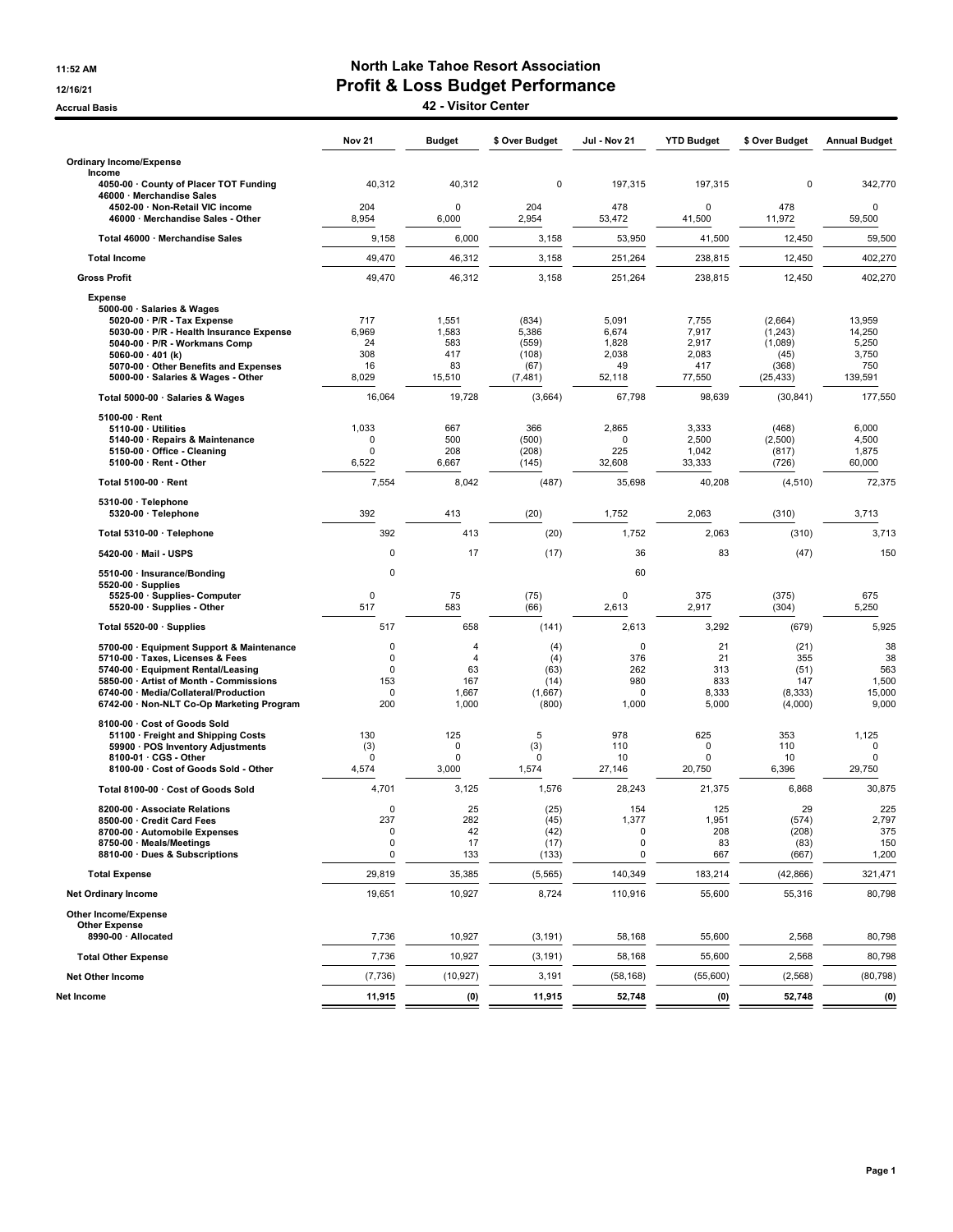Accrual Basis **Accrual Basis 51 - TMPI** 

## 11:52 AM **North Lake Tahoe Resort Association** 12/16/21 Profit & Loss Budget Performance

|                                                                                                                                             | <b>Nov 21</b>        | <b>Budget</b>            | \$ Over                          | <b>Jul - No</b>          | <b>YTD Bu</b>                | \$ Over                             | Annual                       |
|---------------------------------------------------------------------------------------------------------------------------------------------|----------------------|--------------------------|----------------------------------|--------------------------|------------------------------|-------------------------------------|------------------------------|
| <b>Ordinary Income/Expense</b>                                                                                                              |                      |                          |                                  |                          |                              |                                     |                              |
| Income<br>4050-00 County of Placer TOT Funding                                                                                              | 13,946               | 13,946                   | 0                                | 82,809                   | 82,809                       | 0                                   | 141,237                      |
| <b>Total Income</b>                                                                                                                         | 13,946               | 13,946                   | 0                                | 82,809                   | 82,809                       | 0                                   | 141,237                      |
| <b>Gross Profit</b>                                                                                                                         | 13,946               | 13,946                   | $\mathbf 0$                      | 82,809                   | 82,809                       | $\mathbf 0$                         | 141,237                      |
| <b>Expense</b><br>5000-00 · Salaries & Wages<br>5020-00 · P/R - Tax Expense                                                                 | 0                    | 768                      | (768)                            | 201                      | 3,839                        | (3,638)                             | 7,363                        |
| 5030-00 · P/R - Health Insurance Expense<br>5040-00 · P/R - Workmans Comp<br>$5060-00 \cdot 401$ (k)<br>5070-00 Other Benefits and Expenses | 0<br>(3)<br>0<br>0   | 1,000<br>25<br>307<br>88 | (1,000)<br>(28)<br>(307)<br>(88) | 133<br>50<br>0<br>1      | 5,000<br>125<br>1,535<br>439 | (4,867)<br>(75)<br>(1,535)<br>(438) | 9,590<br>240<br>2,945<br>842 |
| 5000-00 · Salaries & Wages - Other                                                                                                          | 0                    | 7,677                    | (7,677)                          | 1,354                    | 38,387                       | (37,033)                            | 73,628                       |
| Total 5000-00 · Salaries & Wages                                                                                                            | (3)                  | 9,865                    | (9,868)                          | 1,738                    | 49,325                       | (47, 586)                           | 94,608                       |
| 5100-00 Rent<br>5110-00 Utilities<br>5140-00 · Repairs & Maintenance<br>5150-00 Office - Cleaning<br>5100-00 · Rent - Other                 | 58<br>0<br>75<br>356 | 25<br>17<br>42<br>375    | 33<br>(17)<br>33<br>(19)         | 167<br>0<br>202<br>1,779 | 125<br>83<br>208<br>1,875    | 42<br>(83)<br>(7)<br>(96)           | 238<br>158<br>396<br>3,563   |
| Total 5100-00 Rent                                                                                                                          | 489                  | 458                      | 31                               | 2,147                    | 2,292                        | (144)                               | 4,354                        |
| 5310-00 · Telephone<br>5320-00 · Telephone                                                                                                  | 103                  | 134                      | (32)                             | 412                      | 671                          | (259)                               | 1,275                        |
| Total 5310-00 · Telephone                                                                                                                   | 103                  | 134                      | (32)                             | 412                      | 671                          | (259)                               | 1,275                        |
| 5420-00 Mail - USPS                                                                                                                         | 0                    |                          |                                  | 2                        |                              |                                     |                              |
| 5510-00 · Insurance/Bonding<br>$5520-00$ · Supplies<br>5525-00 · Supplies- Computer                                                         | 0<br>0               | 0                        | 0                                | 18<br>0                  | 1,250                        | (1,250)                             | 1,250                        |
| 5520-00 · Supplies - Other                                                                                                                  | 8                    | 0                        | 8                                | 63                       | 5,000                        | (4,937)                             | 5,000                        |
| Total 5520-00 · Supplies                                                                                                                    | 8                    | $\mathbf 0$              | 8                                | 63                       | 6,250                        | (6, 187)                            | 6,250                        |
| 5710-00 Taxes, Licenses & Fees<br>5740-00 · Equipment Rental/Leasing<br>5900-00 Professional Fees                                           | 0<br>0               | 13<br>19                 | (13)<br>(19)                     | 10<br>313                | 63<br>94                     | (53)<br>219                         | 120<br>178                   |
| 5910-00 · Professional Fees - Attorneys<br>5921-00 Professional Fees - Other                                                                | 0<br>0               | 0<br>0                   | 0<br>0                           | 0<br>11,954              | 5,000<br>0                   | (5,000)<br>11,954                   | 5,000<br>0                   |
| Total 5900-00 Professional Fees                                                                                                             | 0                    | $\mathbf 0$              | $\mathbf 0$                      | 11,954                   | 5,000                        | 6.954                               | 5,000                        |
| 8700-00 Automobile Expenses<br>8750-00 Meals/Meetings<br>8810-00 Dues & Subscriptions                                                       | 0<br>0<br>0          | 42<br>83<br>42           | (42)<br>(83)<br>(42)             | 0<br>0<br>5              | 208<br>417<br>208            | (208)<br>(417)<br>(203)             | 400<br>1,000<br>400          |
| <b>Total Expense</b>                                                                                                                        | 597                  | 10,655                   | (10, 059)                        | 16,663                   | 64,527                       | (47,865)                            | 113,584                      |
| <b>Net Ordinary Income</b>                                                                                                                  | 13,349               | 3,290                    | 10,059                           | 66,146                   | 18,282                       | 47,865                              | 27,653                       |
| <b>Other Income/Expense</b><br><b>Other Expense</b><br>8990-00 Allocated                                                                    | 1,124                | 3,290                    | (2, 166)                         | 8,455                    | 18,282                       | (9,827)                             | 27,653                       |
| <b>Total Other Expense</b>                                                                                                                  | 1,124                | 3,290                    | (2, 166)                         | 8,455                    | 18,282                       | (9,827)                             | 27,653                       |
| <b>Net Other Income</b>                                                                                                                     | (1, 124)             | (3, 290)                 | 2,166                            | (8, 455)                 | (18, 282)                    | 9,827                               | (27, 653)                    |
| Net Income                                                                                                                                  | 12,225               | (0)                      | 12,225                           | 57,691                   | (0)                          | 57,692                              | (0)                          |
|                                                                                                                                             |                      |                          |                                  |                          |                              |                                     |                              |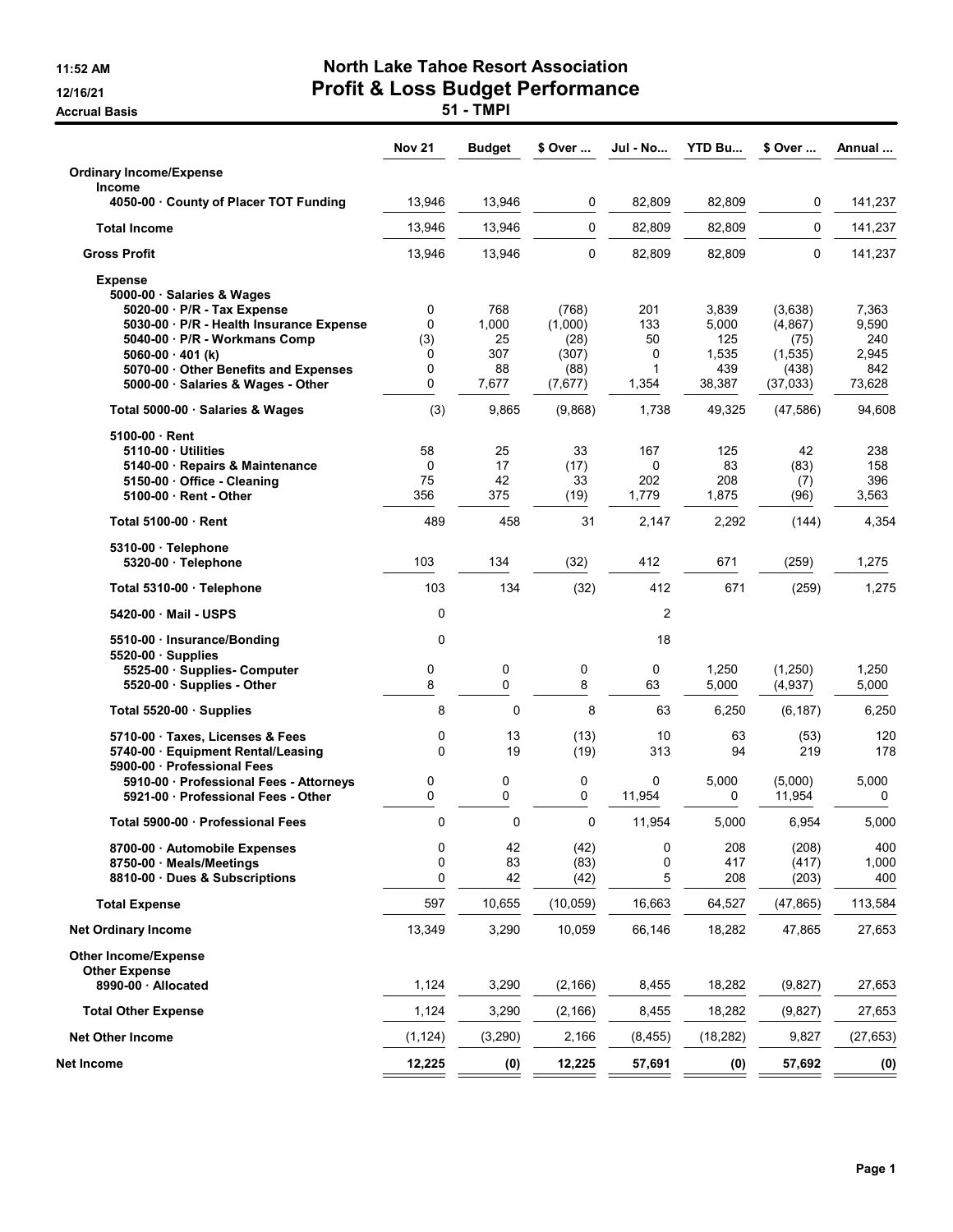## 11:53 AM **North Lake Tahoe Resort Association** 12/16/21 Profit & Loss Budget Performance Accrual Basis 52 - TBID Assessment

|                                             | <b>Nov 21</b> | <b>Budget</b> | \$ Over Bud | <b>Jul - Nov 21</b> | <b>YTD Budget</b> | \$ Over Bud | Annual Bud |
|---------------------------------------------|---------------|---------------|-------------|---------------------|-------------------|-------------|------------|
| <b>Ordinary Income/Expense</b>              |               |               |             |                     |                   |             |            |
| Income<br>4100-00 · TBID Assessment Revenue | 469.712       | 469.712       | (0)         | 1.943.011           | 1.530.775         | 412.235     | 4,689,362  |
| <b>Total Income</b>                         | 469.712       | 469.712       | (0)         | 1.943.011           | 1.530.775         | 412.235     | 4,689,362  |
| <b>Gross Profit</b>                         | 469.712       | 469.712       | (0)         | 1.943.011           | 1.530.775         | 412.235     | 4,689,362  |
| <b>Net Ordinary Income</b>                  | 469.712       | 469.712       | (0)         | 1.943.011           | 1.530.775         | 412.235     | 4,689,362  |
| Net Income                                  | 469.712       | 469.712       | (0)         | 1.943.011           | 1.530.775         | 412.235     | 4.689.362  |
|                                             |               |               |             |                     |                   |             |            |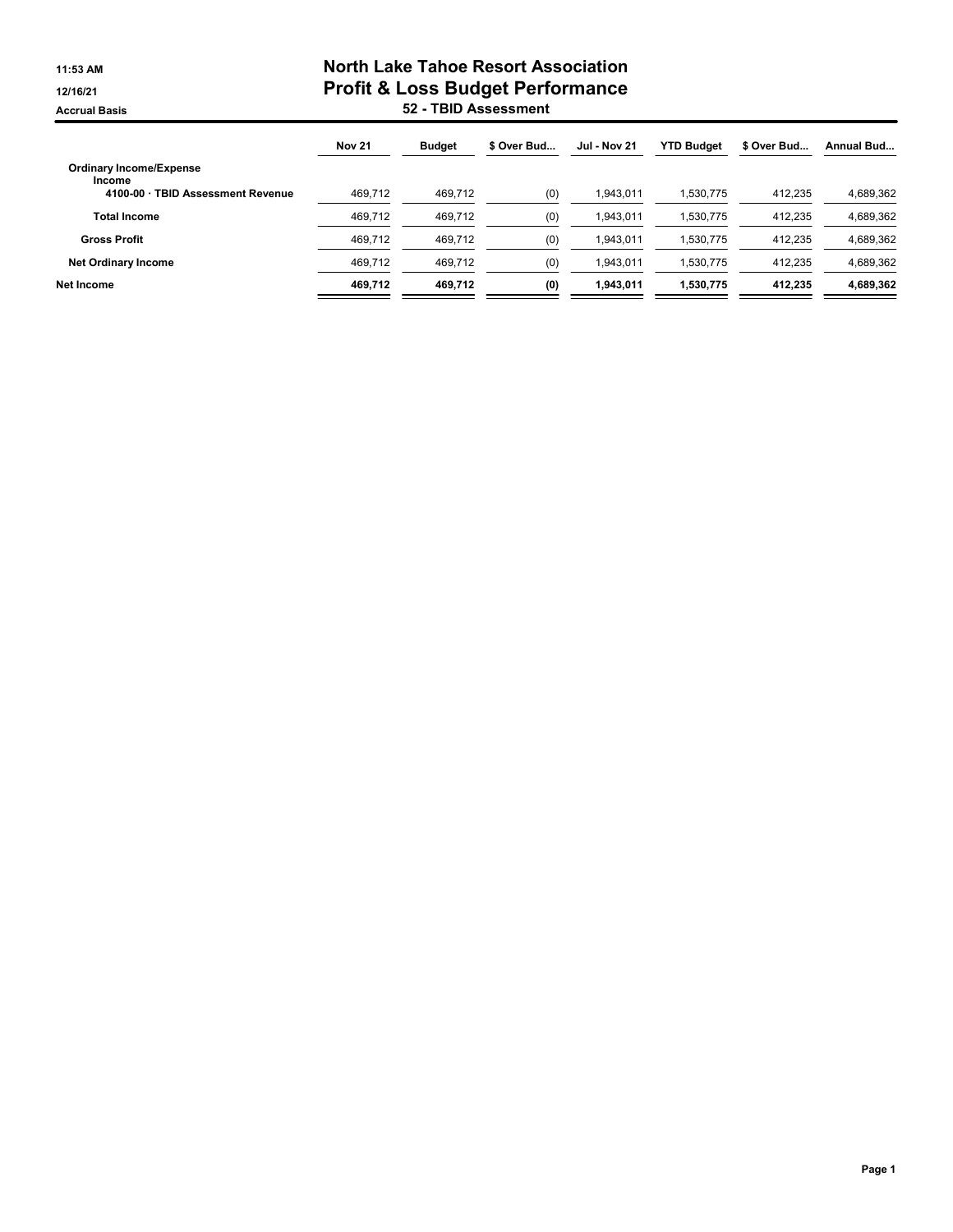#### 11:53 AM **North Lake Tahoe Resort Association** 12/16/21 12/16/21 **Profit & Loss Budget Performance**

Accrual Basis **60 - Membership** 

|                                                                                                                                                                                  | <b>Nov 21</b>                            | <b>Budget</b>                               | \$ Over Budget                                    | Jul - Nov 21                          | <b>YTD Budget</b>                   | \$ Over Budget                              | Annual Bud                          |
|----------------------------------------------------------------------------------------------------------------------------------------------------------------------------------|------------------------------------------|---------------------------------------------|---------------------------------------------------|---------------------------------------|-------------------------------------|---------------------------------------------|-------------------------------------|
| <b>Ordinary Income/Expense</b>                                                                                                                                                   |                                          |                                             |                                                   |                                       |                                     |                                             |                                     |
| Income<br>4200-00 · Membership Dues Revenue<br>4250-00 · Revenues-Membership Activities                                                                                          | 6,547                                    | 6,250                                       | 297                                               | 32,483                                | 31,250                              | 1,233                                       | 56,250                              |
| 4250-02 · Chamber Events<br>4250-03 · Summer/Winter Rec Luncheon<br>4251-00 · Tues AM Breakfast Club                                                                             | 0<br>$\mathbf 0$                         | 1,500<br>0                                  | (1,500)<br>$\mathbf 0$                            | 0<br>0                                | 1,500<br>1,500                      | (1,500)<br>(1,500)                          | 4,500<br>1,500                      |
| 4251-01 · Tues AM Breakfast Club Sponsors<br>4251-00 · Tues AM Breakfast Club - Other                                                                                            | 0<br>0                                   | 250<br>200                                  | (250)<br>(200)                                    | 0<br>0                                | 500<br>400                          | (500)<br>(400)                              | 2,350<br>1,200                      |
| Total 4251-00 · Tues AM Breakfast Club                                                                                                                                           | $\mathbf 0$                              | 450                                         | (450)                                             | $\pmb{0}$                             | 900                                 | (900)                                       | 3,550                               |
| 4250-00 · Revenues-Membership Activities - Other                                                                                                                                 | 150                                      | 0                                           | 150                                               | 1,570                                 | 0                                   | 1,570                                       | $\mathbf 0$                         |
| Total 4250-00 · Revenues-Membership Activities                                                                                                                                   | 150                                      | 1,950                                       | (1,800)                                           | 1,570                                 | 3,900                               | (2, 330)                                    | 9,550                               |
| 4253-00 · Revenue- Other                                                                                                                                                         | 0                                        | 0                                           | 0                                                 | 0                                     | 0                                   | 0                                           | 1,000                               |
| <b>Total Income</b>                                                                                                                                                              | 6,697                                    | 8,200                                       | (1,503)                                           | 34,053                                | 35,150                              | (1,097)                                     | 66,800                              |
| <b>Gross Profit</b>                                                                                                                                                              | 6,697                                    | 8,200                                       | (1,503)                                           | 34,053                                | 35,150                              | (1,097)                                     | 66,800                              |
| <b>Expense</b><br>5000-00 · Salaries & Wages<br>5020-00 · P/R - Tax Expense<br>5030-00 · P/R - Health Insurance Expense<br>5040 00 · P/R - Workmans Comp                         | 289<br>218<br>11                         | 418<br>333<br>13                            | (129)<br>(116)<br>(2)                             | 1,222<br>1,138<br>140                 | 2,090<br>1,667<br>63                | (868)<br>(529)<br>77                        | 3,761<br>3,000<br>113               |
| 5060-00 $\cdot$ 401 (k)<br>5070-00 Other Benefits and Expenses<br>5000-00 · Salaries & Wages - Other                                                                             | $\mathbf 0$<br>$\mathbf 0$<br>2,987      | 167<br>54<br>4,179                          | (167)<br>(54)<br>(1, 192)                         | 135<br>$\mathbf 0$<br>15,495          | 836<br>271<br>20,895                | (701)<br>(270)<br>(5,400)                   | 1,504<br>488<br>37,611              |
| Total 5000-00 · Salaries & Wages                                                                                                                                                 | 3,504                                    | 5,164                                       | (1,660)                                           | 18,129                                | 25,820                              | (7,691)                                     | 46,477                              |
| $5100-00 \cdot$ Rent<br>$5110-00 \cdot$ Utilities<br>5140-00 · Repairs & Maintenance<br>5150-00 Office - Cleaning<br>$5100-00 \cdot$ Rent - Other<br>Total 5100-00 · Rent        | 63<br>$\mathbf 0$<br>81<br>524<br>668    | 25<br>21<br>42<br>527<br>614                | 38<br>(21)<br>40<br>(3)<br>54                     | 201<br>0<br>219<br>2,619<br>3,039     | 125<br>104<br>208<br>2,633<br>3,071 | 76<br>(104)<br>10<br>(14)<br>(32)           | 225<br>187<br>375<br>4,740<br>5,528 |
| 5310-00 · Telephone                                                                                                                                                              |                                          |                                             |                                                   |                                       |                                     |                                             |                                     |
| 5320-00 · Telephone                                                                                                                                                              | 141                                      | 139                                         | $\overline{c}$                                    | 641                                   | 696                                 | (55)                                        | 1,253                               |
| Total 5310-00 · Telephone                                                                                                                                                        | 141                                      | 139                                         | $\overline{2}$                                    | 641                                   | 696                                 | (55)                                        | 1,253                               |
| 5420-00 Mail - USPS                                                                                                                                                              | 0                                        | 10                                          | (10)                                              | 12                                    | 50                                  | (38)                                        | 90                                  |
| 5510-00 · Insurance/Bonding<br>5520-00 · Supplies                                                                                                                                | 0<br>9                                   | 167                                         | (158)                                             | 20<br>73                              | 833                                 | (760)                                       | 1,500                               |
| 5710-00 · Taxes, Licenses & Fees<br>5740-00 · Equipment Rental/Leasing<br>6423-00 · Membership Activities<br>6436-00 · Membership - Wnt/Sum Rec Lunch                            | 0<br>$\mathbf 0$<br>$\mathbf 0$          | $\overline{4}$<br>21<br>0                   | (4)<br>(21)<br>$\mathbf 0$                        | 11<br>84<br>0                         | 21<br>104<br>500                    | (10)<br>(20)<br>(500)                       | 38<br>187<br>500                    |
| 6437-00 · Tuesday Morning Breakfast Club<br>6442-00 · Public Relations/Website/Digita<br>6444-00 · Trades<br>6423-00 · Membership Activities - Other                             | $\mathbf 0$<br>2,157<br>0<br>$\mathbf 0$ | 188<br>500<br>0<br>417                      | (188)<br>1,657<br>$\Omega$<br>(417)               | (500)<br>3,995<br>295<br>403          | 375<br>2,500<br>0<br>2,083          | (875)<br>1,495<br>295<br>(1,680)            | 1,763<br>4,500<br>0<br>3,750        |
| Total 6423-00 · Membership Activities                                                                                                                                            | 2,157                                    | 1,104                                       | 1,053                                             | 4,193                                 | 5,458                               | (1,265)                                     | 10,513                              |
| 8200-00 · Associate Relations<br>8500-00 · Credit Card Fees<br>8700-00 · Automobile Expenses<br>8750-00 · Meals/Meetings<br>8810-00 · Dues & Subscriptions<br>8920-00 · Bad Debt | 0<br>20<br>$\mathbf 0$<br>0<br>10<br>0   | $\overline{7}$<br>50<br>42<br>33<br>17<br>0 | (7)<br>(30)<br>(42)<br>(33)<br>(6)<br>$\mathbf 0$ | 164<br>180<br>106<br>111<br>54<br>325 | 33<br>250<br>208<br>167<br>83<br>0  | 131<br>(70)<br>(103)<br>(56)<br>(30)<br>325 | 60<br>450<br>375<br>300<br>150<br>0 |
| <b>Total Expense</b>                                                                                                                                                             | 6,510                                    | 7,372                                       | (862)                                             | 27,140                                | 36,795                              | (9,655)                                     | 66,919                              |
| <b>Net Ordinary Income</b>                                                                                                                                                       | 187                                      | 828                                         | (641)                                             | 6,913                                 | (1,645)                             | 8,558                                       | (119)                               |
| Other Income/Expense<br><b>Other Expense</b><br>8990-00 · Allocated                                                                                                              | 1,444                                    | 2,276                                       | (832)                                             | 10,857                                | 11,031                              | (174)                                       | 16,521                              |
| <b>Total Other Expense</b>                                                                                                                                                       | 1,444                                    | 2,276                                       | (832)                                             | 10,857                                | 11,031                              | (174)                                       | 16,521                              |
| <b>Net Other Income</b>                                                                                                                                                          | (1, 444)                                 | (2, 276)                                    | 832                                               | (10, 857)                             | (11, 031)                           | 174                                         | (16, 521)                           |
| Net Income                                                                                                                                                                       | (1, 257)                                 | (1, 448)                                    | 191                                               | (3, 945)                              | (12, 677)                           | 8,732                                       | (16, 640)                           |
|                                                                                                                                                                                  |                                          |                                             |                                                   |                                       |                                     |                                             |                                     |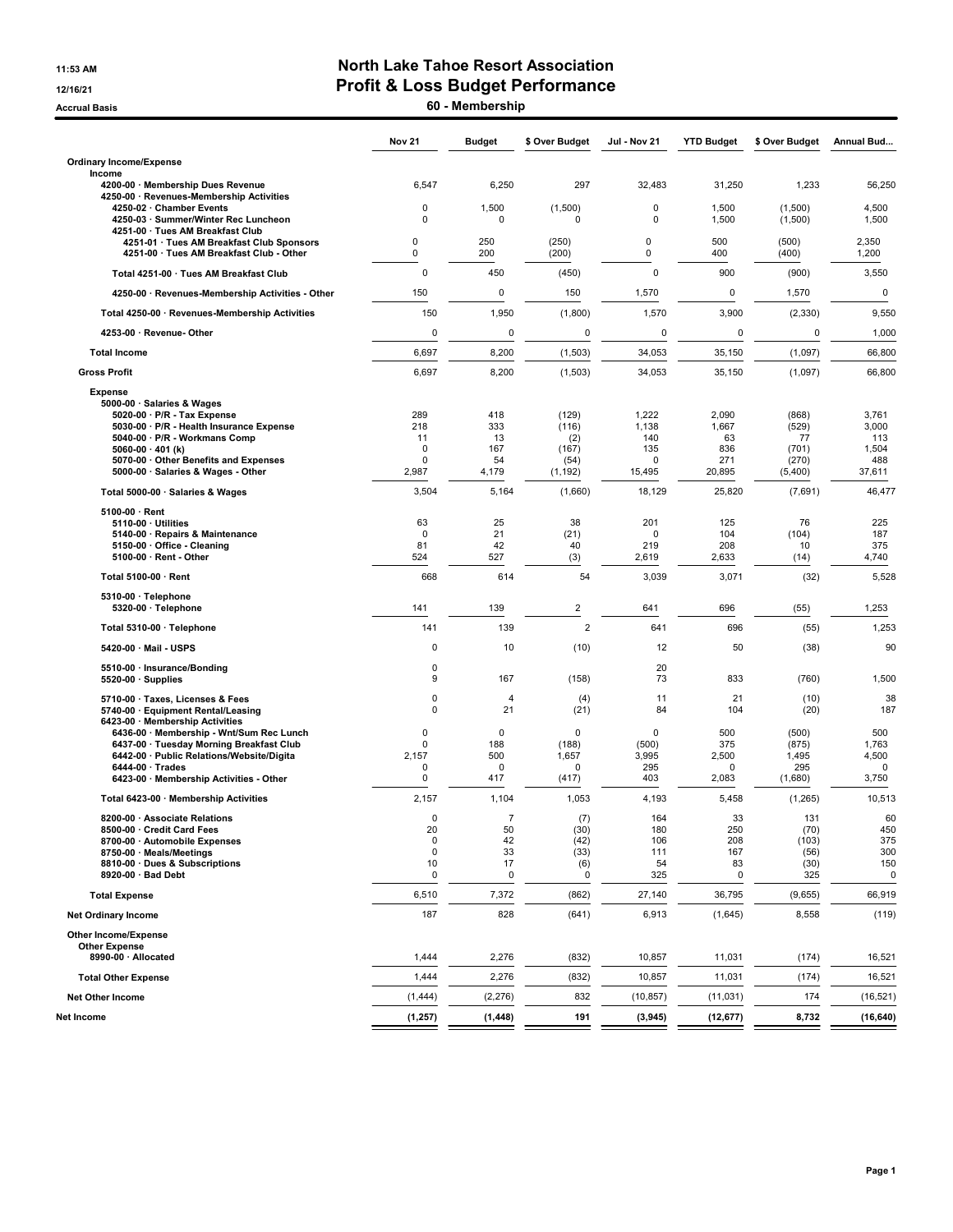## 11:53 AM **North Lake Tahoe Resort Association** 12/16/21 12/16/21 **Profit & Loss Budget Performance**

Accrual Basis 61 - Business Association Grant Funding

|                                                                                                                                        | <b>Nov 21</b>  | <b>Budget</b>  | \$ Over Budget | <b>Jul - Nov 21</b> | <b>YTD Budget</b> | \$ Over Budget | <b>Annual Budget</b> |
|----------------------------------------------------------------------------------------------------------------------------------------|----------------|----------------|----------------|---------------------|-------------------|----------------|----------------------|
| <b>Ordinary Income/Expense</b><br>Income                                                                                               |                |                |                |                     |                   |                |                      |
| 4050-00 County of Placer TOT Funding                                                                                                   | 16,667         | 16,667         | (0)            | 83,333              | 83,333            | (0)            | 200,000              |
| <b>Total Income</b>                                                                                                                    | 16,667         | 16,667         | (0)            | 83,333              | 83,333            | (0)            | 200,000              |
| <b>Gross Profit</b>                                                                                                                    | 16.667         | 16,667         | (0)            | 83,333              | 83,333            | (0)            | 200,000              |
| <b>Expense</b><br>6750-00 · Business Association Grant<br>6750-01 · Business Assn Grant - NTBA<br>6750-02 · Business Assn Grant - TCDA | 8.333<br>8,333 | 8.333<br>8,333 | $\Omega$       | 41.667<br>41,667    | 41.667<br>41,667  | (0)<br>(0)     | 100,000<br>100,000   |
| Total 6750-00 · Business Association Grant                                                                                             | 16,667         | 16,667         | 0              | 83,333              | 83,333            | (0)            | 200,000              |
| <b>Total Expense</b>                                                                                                                   | 16,667         | 16,667         | 0              | 83,333              | 83,333            | (0)            | 200,000              |
| <b>Net Ordinary Income</b>                                                                                                             | $\Omega$       | 0              | (0)            | (0)                 | (0)               | 0              | $\Omega$             |
| Net Income                                                                                                                             | O              | O              | (0)            | (0)                 | (0)               | n              | 0                    |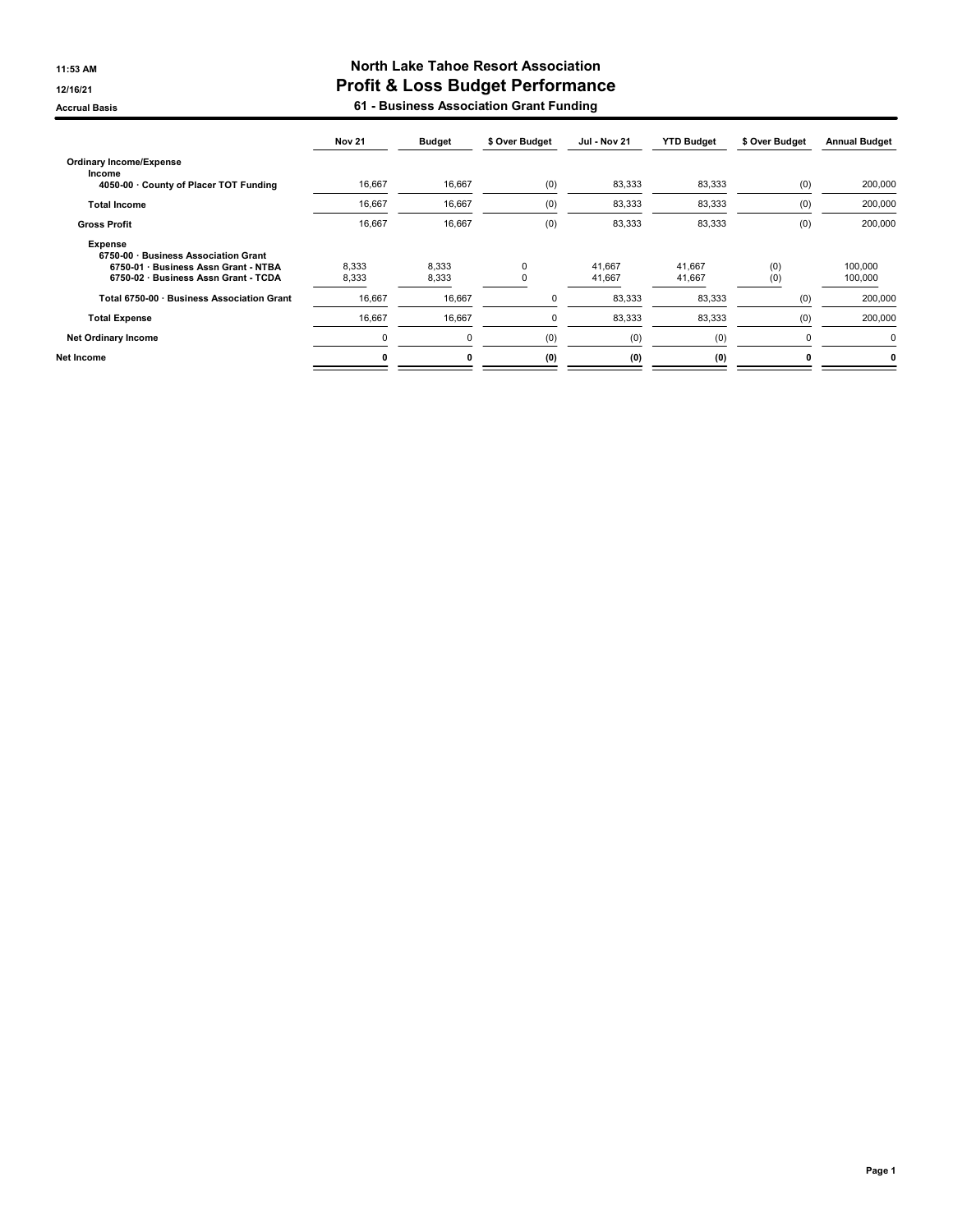## 11:54 AM **North Lake Tahoe Resort Association** 12/16/21 12/16/21 **Profit & Loss Budget Performance**

Accrual Basis **Accrual Basis Accrual Basis Accrual Basis Accrual Basis Accrual Basis Accrual Basis Accrual Basis** 

|                                                                             | <b>Nov 21</b>       | <b>Budget</b>       | \$ Over Budget       | Jul - Nov 21           | <b>YTD Budget</b> | \$ Over Budget      | <b>Annual Budget</b> |
|-----------------------------------------------------------------------------|---------------------|---------------------|----------------------|------------------------|-------------------|---------------------|----------------------|
| <b>Ordinary Income/Expense</b>                                              |                     |                     |                      |                        |                   |                     |                      |
| Income<br>4050-00 County of Placer TOT Funding                              | 14,094              | 14,094              | 0                    | 71,574                 | 71,574            | 0                   | 162,914              |
| <b>Total Income</b>                                                         | 14,094              | 14,094              | $\mathbf 0$          | 71,574                 | 71,574            | $\pmb{0}$           | 162,914              |
| <b>Gross Profit</b>                                                         | 14,094              | 14,094              | $\mathbf 0$          | 71,574                 | 71,574            | $\mathbf 0$         | 162,914              |
| <b>Expense</b><br>5000-00 · Salaries & Wages<br>5020-00 · P/R - Tax Expense | 0                   | 617                 | (617)                | 0                      | 3.083             | (3,083)             | 7.400                |
| 5030-00 · P/R - Health Insurance Expense                                    | 0                   | 1,000               | (1,000)              | $\mathbf 0$            | 5,000             | (5,000)             | 12,000               |
| 5040-00 · P/R - Workmans Comp<br>5060-00 $\cdot$ 401 (k)                    | 0<br>0              | 21<br>247           | (21)<br>(247)        | 0<br>0                 | 104<br>1,233      | (104)<br>(1, 233)   | 250<br>2,960         |
| 5070-00 · Other Benefits and Expenses                                       | 0                   | 42                  | (42)                 | 0                      | 209               | (209)               | 502                  |
| 5000-00 · Salaries & Wages - Other                                          | 0                   | 6,167               | (6, 167)             | $\mathbf 0$            | 30,833            | (30, 833)           | 74,000               |
| Total 5000-00 · Salaries & Wages                                            | 0                   | 8,093               | (8,093)              | $\mathbf 0$            | 40,463            | (40, 463)           | 97,112               |
| $5100-00 \cdot$ Rent                                                        |                     |                     |                      |                        |                   |                     |                      |
| 5110-00 · Utilities<br>5140-00 · Repairs & Maintenance                      | 49<br>$\mathbf 0$   | 21<br>13            | 28<br>(13)           | 137<br>$\mathbf 0$     | 104<br>63         | 33<br>(63)          | 250<br>150           |
| 5150-00 Office - Cleaning                                                   | 63                  | 33                  | 29                   | 168                    | 167               | $\overline{2}$      | 400                  |
| 5100-00 · Rent - Other                                                      | 296                 | 313                 | (16)                 | 1,482                  | 1,563             | (80)                | 3,750                |
| Total 5100-00 · Rent                                                        | 407                 | 379                 | 28                   | 1,787                  | 1,896             | (109)               | 4,550                |
| 5310-00 · Telephone<br>5320-00 · Telephone                                  | 86                  | 58                  | 27                   | 332                    | 292               | 40                  | 700                  |
| Total 5310-00 · Telephone                                                   | 86                  | 58                  | 27                   | 332                    | 292               | 40                  | 700                  |
| 5420-00 · Mail - USPS<br>5470-00 · Mail - UPS<br>5480-00 · Mail - Fed Ex    | $\pmb{0}$<br>0      | 4<br>$\overline{4}$ | (4)<br>(4)           | $\pmb{0}$<br>$\pmb{0}$ | 21<br>21          | (21)<br>(21)        | 50<br>50             |
| Total 5420-00 · Mail - USPS                                                 | 0                   | 8                   | (8)                  | $\mathbf 0$            | 42                | (42)                | 100                  |
| 5510-00 · Insurance/Bonding<br>$5520-00 \cdot$ Supplies                     | 0                   |                     |                      | 15                     |                   |                     |                      |
| 5525-00 · Supplies- Computer<br>5520-00 · Supplies - Other                  | 0<br>$\overline{7}$ | $\pmb{0}$<br>417    | $\mathbf 0$<br>(410) | $\mathbf 0$<br>52      | 1,250<br>2,083    | (1, 250)<br>(2,032) | 1,250<br>5,000       |
| Total 5520-00 · Supplies                                                    | $\overline{7}$      | 417                 | (410)                | 52                     | 3,333             | (3, 282)            | 6,250                |
| 5710-00 · Taxes, Licenses & Fees<br>5740-00 · Equipment Rental/Leasing      | 0<br>$\mathbf 0$    | 17<br>63            | (17)<br>(63)         | 8<br>60                | 83<br>313         | (75)<br>(252)       | 200<br>750           |
| 5900-00 · Professional Fees<br>5921-00 · Professional Fees - Other          | $\pmb{0}$           | 833                 | (833)                | $\pmb{0}$              | 4,167             | (4, 167)            | 10,000               |
| Total 5900-00 · Professional Fees                                           | 0                   | 833                 | (833)                | $\Omega$               | 4,167             | (4, 167)            | 10,000               |
| 8200-00 · Associate Relations                                               | 0                   | 5                   | (5)                  | 0                      | 25                | (25)                | 60                   |
| 8600-00 · Additional Opportunites<br>8700-00 · Automobile Expenses          | $\mathbf 0$<br>0    | 833<br>42           | (833)<br>(42)        | $\mathbf 0$<br>0       | 4,167<br>208      | (4, 167)<br>(208)   | 10,000<br>500        |
| 8750-00 · Meals/Meetings                                                    | 0                   | 21                  | (21)                 | $\mathbf 0$            | 104               | (104)               | 250                  |
| <b>Total Expense</b>                                                        | 500                 | 10,768              | (10, 269)            | 2,254                  | 55,092            | (52, 838)           | 130,472              |
| <b>Net Ordinary Income</b>                                                  | 13,594              | 3,325               | 10,269               | 69,320                 | 16,482            | 52,838              | 32,442               |
| Other Income/Expense<br><b>Other Expense</b>                                |                     |                     |                      |                        |                   |                     |                      |
| 8990-00 · Allocated                                                         | 123                 | 3,325               | (3, 203)             | 923                    | 16,482            | (15, 559)           | 32,442               |
| <b>Total Other Expense</b>                                                  | 123                 | 3,325               | (3, 203)             | 923                    | 16,482            | (15, 559)           | 32,442               |
| <b>Net Other Income</b>                                                     | (123)               | (3, 325)            | 3,203                | (923)                  | (16, 482)         | 15,559              | (32, 442)            |
| Net Income                                                                  | 13,471              | 0                   | 13,471               | 68,397                 | 0                 | 68,397              | $\mathbf 0$          |